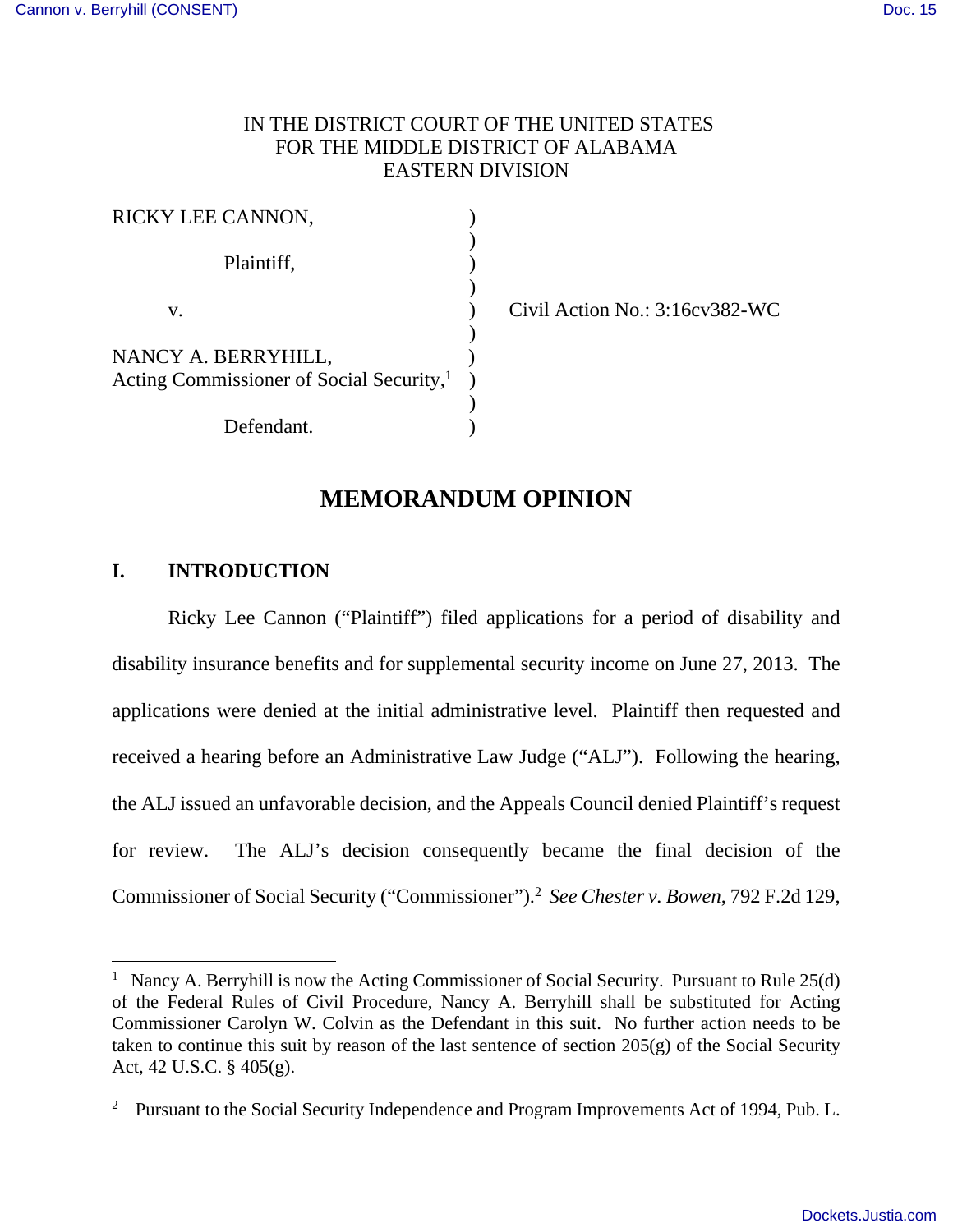131 (11th Cir. 1986). The case is now before the court for review of that decision under 42 U.S.C. § 405(g). Pursuant to 28 U.S.C. § 636(c), both parties have consented to the conduct of all proceedings and entry of a final judgment by the undersigned United States Magistrate Judge. Pl.'s Consent to Jurisdiction (Doc. 9); Def.'s Consent to Jurisdiction (Doc. 10). Based on the court's review of the record and the briefs of the parties, the court AFFIRMS the decision of the Commissioner.

## **II. STANDARD OF REVIEW**

Under 42 U.S.C. §  $423(d)(1)(A)$ , a person is entitled to benefits when the person is

unable to

 $\overline{a}$ 

engage in any substantial gainful activity by reason of any medically determinable physical or mental impairment which can be expected to result in death or which has lasted or can be expected to last for a continuous period of not less than 12 months.

42 U.S.C. §  $423(d)(1)(A).<sup>3</sup>$ 

To make this determination, the Commissioner employs a five-step, sequential

evaluation process. *See* 20 C.F.R. §§ 404.1520, 416.920 (2011).

(1) Is the person presently unemployed?

(2) Is the person's impairment severe?

(3) Does the person's impairment meet or equal one of the specific

impairments set forth in 20 C.F.R. Pt. 404, Subpt. P, App. 1 [the Listing of Impairments]?

(4) Is the person unable to perform his or her former occupation?

No. 103-296, 108 Stat. 1464, the functions of the Secretary of Health and Human Services with respect to Social Security matters were transferred to the Commissioner of Social Security.

<sup>3</sup> A "physical or mental impairment" is one resulting from anatomical, physiological, or psychological abnormalities that are demonstrable by medically acceptable clinical and laboratory diagnostic techniques.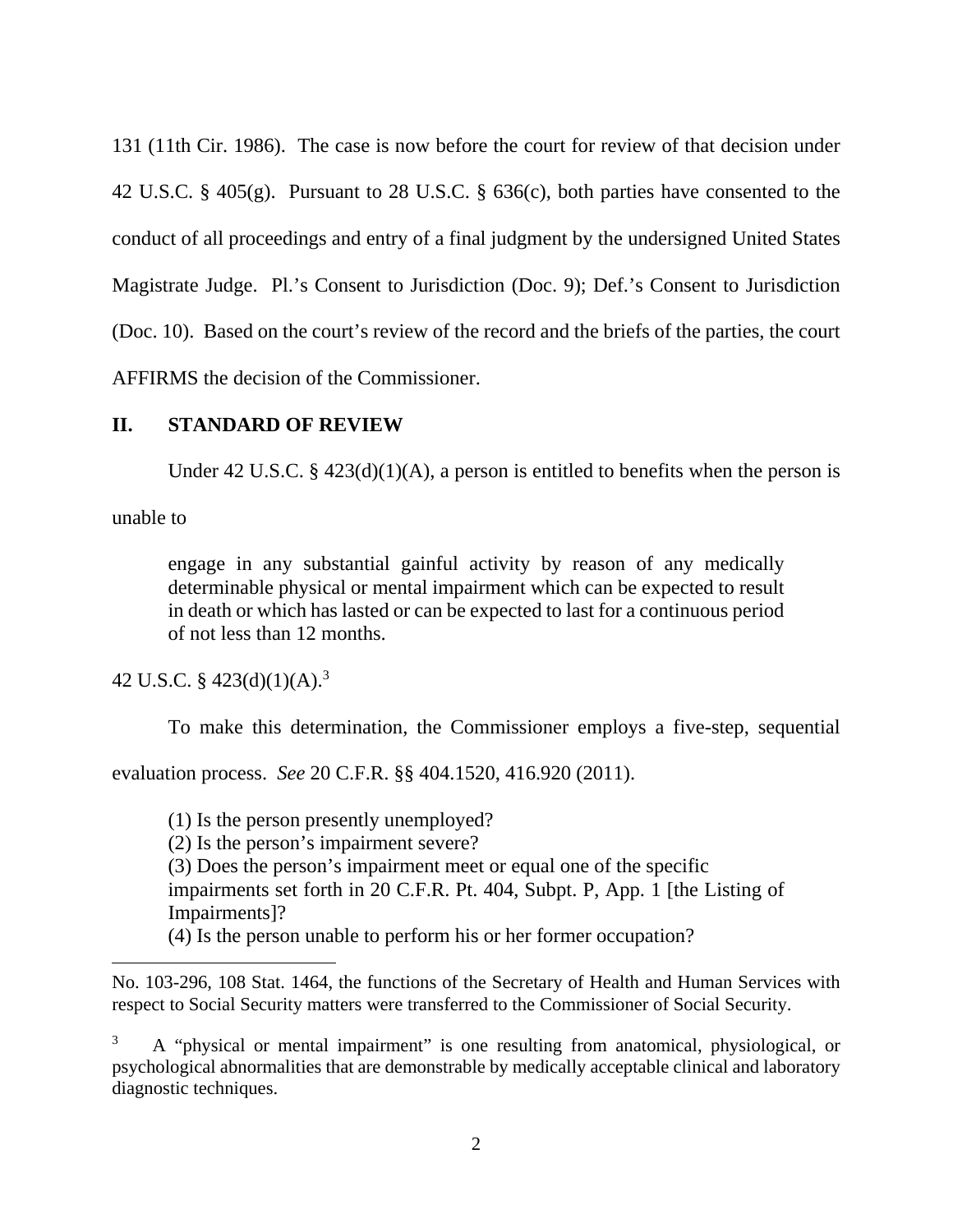(5) Is the person unable to perform any other work within the economy? An affirmative answer to any of the above questions leads either to the next question, or, on steps three and five, to a finding of disability. A negative answer to any question, other than step three, leads to a determination of "not disabled."

*McDaniel v. Bowen*, 800 F.2d 1026, 1030 (11th Cir. 1986).<sup>4</sup>

 $\overline{a}$ 

 The burden of proof rests on a claimant through Step Four. *See Phillips v. Barnhart*, 357 F.3d 1232, 1237-39 (11th Cir. 2004). A claimant establishes a *prima facie* case of qualifying disability once they have carried the burden of proof from Step One through Step Four. At Step Five, the burden shifts to the Commissioner, who must then show there are a significant number of jobs in the national economy the claimant can perform. *Id*.

 To perform the fourth and fifth steps, the ALJ must determine the claimant's Residual Functional Capacity ("RFC"). *Id*. at 1238-39. The RFC is what the claimant is still able to do despite the claimant's impairments and is based on all relevant medical and other evidence. *Id*. It may contain both exertional and nonexertional limitations. *Id*. at 1242-43. At the fifth step, the ALJ considers the claimant's RFC, age, education, and work experience to determine if there are jobs available in the national economy the claimant can perform. *Id*. at 1239. To do this, the ALJ can either use the Medical Vocational Guidelines ("grids"), *see* 20 C.F.R. pt. 404 subpt. P, app. 2, or call a vocational expert

<sup>&</sup>lt;sup>4</sup> McDaniel is a supplemental security income (SSI) case. The same sequence applies to disability insurance benefits brought under Title II of the Social Security Act. Supplemental security income cases arising under Title XVI of the Social Security Act are appropriately cited as authority in Title II cases, and vice versa. *See, e.g.*, *Smith v. Comm'r of Soc. Sec.*, 486 F. App'x 874, 876 n.\* (11th Cir. 2012) ("The definition of disability and the test used to determine whether a person has a disability is the same for claims seeking disability insurance benefits or supplemental security income.").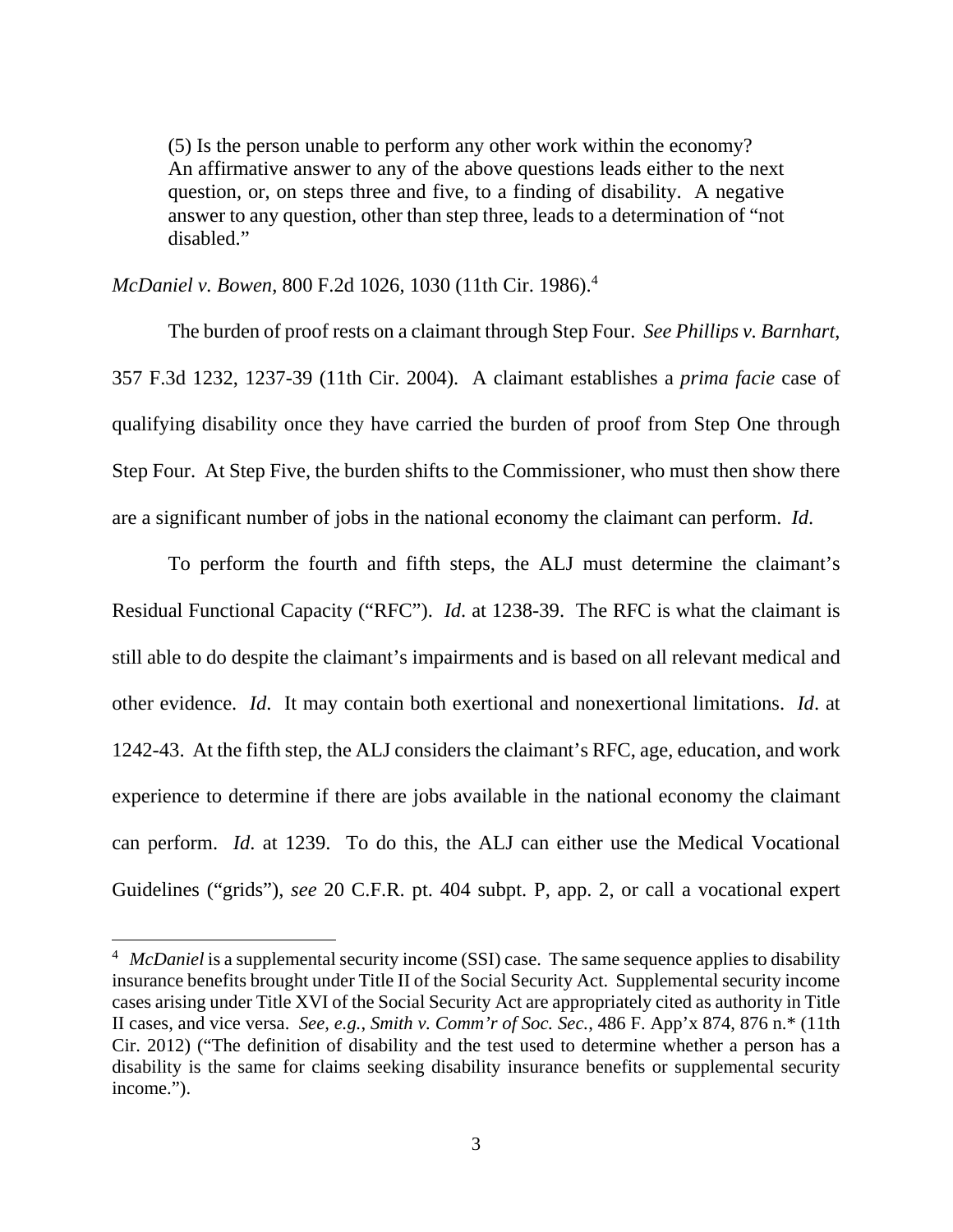("VE"). *Id*. at 1239-40.

 The grids allow the ALJ to consider factors such as age, confinement to sedentary or light work, inability to speak English, educational deficiencies, and lack of job experience. Each factor can independently limit the number of jobs realistically available to an individual. *Phillips*, 357 F.3d at 1240. Combinations of these factors yield a statutorily-required finding of "Disabled" or "Not Disabled." *Id*.

 The court's review of the Commissioner's decision is a limited one. This court must find the Commissioner's decision conclusive if it is supported by substantial evidence. 42 U.S.C. § 405(g); *Graham v. Apfel*, 129 F.3d 1420, 1422 (11th Cir. 1997). "Substantial evidence is more than a scintilla, but less than a preponderance. It is such relevant evidence as a reasonable person would accept as adequate to support a conclusion." *Richardson v. Perales*, 402 U.S. 389, 401 (1971); *see also Crawford v. Comm'r of Soc. Sec.*, 363 F.3d 1155, 1158 (11th Cir. 2004) ("Even if the evidence preponderates against the Commissioner's findings, [a reviewing court] must affirm if the decision reached is supported by substantial evidence."). A reviewing court may not look only to those parts of the record which support the decision of the ALJ, but instead must view the record in its entirety and take account of evidence which detracts from the evidence relied on by the

ALJ. *Hillsman v. Bowen*, 804 F.2d 1179 (11th Cir. 1986).

[The court must] . . . scrutinize the record in its entirety to determine the reasonableness of the [Commissioner's] . . . factual findings. . . . No similar presumption of validity attaches to the [Commissioner's] . . . legal conclusions, including determination of the proper standards to be applied in evaluating claims.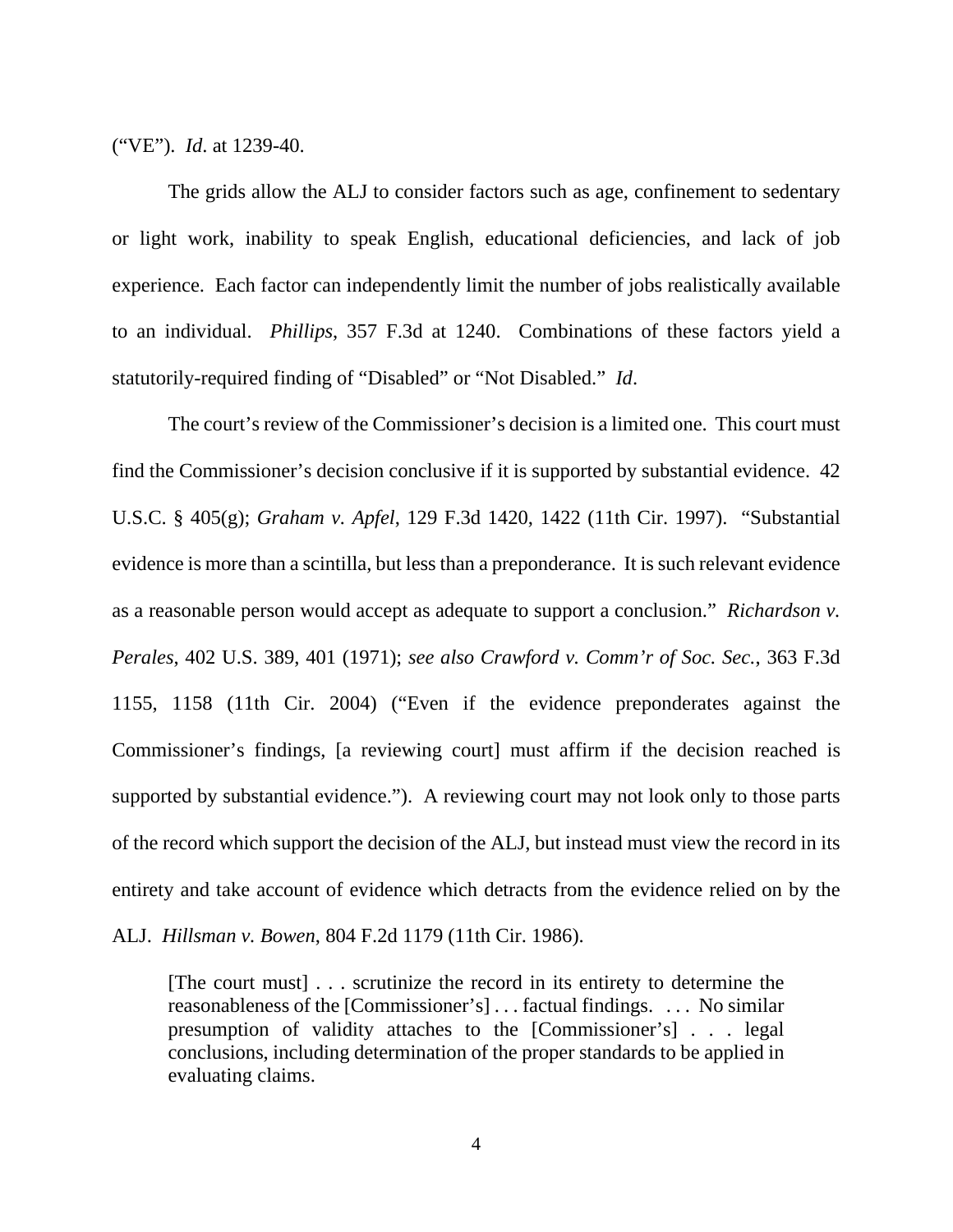*Walker v. Bowen*, 826 F.2d 996, 999 (11th Cir. 1987).

#### **III. ADMINISTRATIVE PROCEEDINGS**

Plaintiff was thirty-five years old on the date of the hearing before the ALJ. Tr. 44. Plaintiff reached the tenth grade in high school. Tr. 46. Following the administrative hearing, and employing the five-step process, the ALJ found at Step One that Plaintiff "has not engaged in substantial gainful activity since May 11, 2009, the alleged onset date[.]" Tr. 24. At Step Two, the ALJ found that Plaintiff suffers from the following severe impairments: "history of substance abuse, personality disorder, borderline intellectual functioning, and schizoaffective disorder." Tr. 24. At Step Three, the ALJ found that Plaintiff "does not have an impairment or combination of impairments that meets or medically equals the severity of one of the listed impairments[.]" Tr. 24-25. Next, the ALJ articulated Plaintiff's RFC as follows:

the claimant has the residual functional capacity to perform a full range of work at all exertional levels, but would have certain nonexertional limitations. Specifically, the claimant can understand and carry out simple instructions consistent with the performance of simple, unskilled work of a routine, repetitive nature. He can perform simple, work-related decision making, but cannot perform any complex tasks or planning, independent goal-setting, or negotiation. He can tolerate occasional interaction with supervisors and co-workers, but no interaction with members of the general public. Preferably, he would work independently rather than as part of a team. He can tolerate minor, infrequent changes within the workplace.

Tr. 26. At Step Four, the ALJ concluded that Plaintiff "has no past relevant work[.]" Tr. 33. However, the ALJ next found that, given Plaintiff's RFC, and based upon the testimony of the VE, "there are jobs that exist in significant numbers in the national economy that the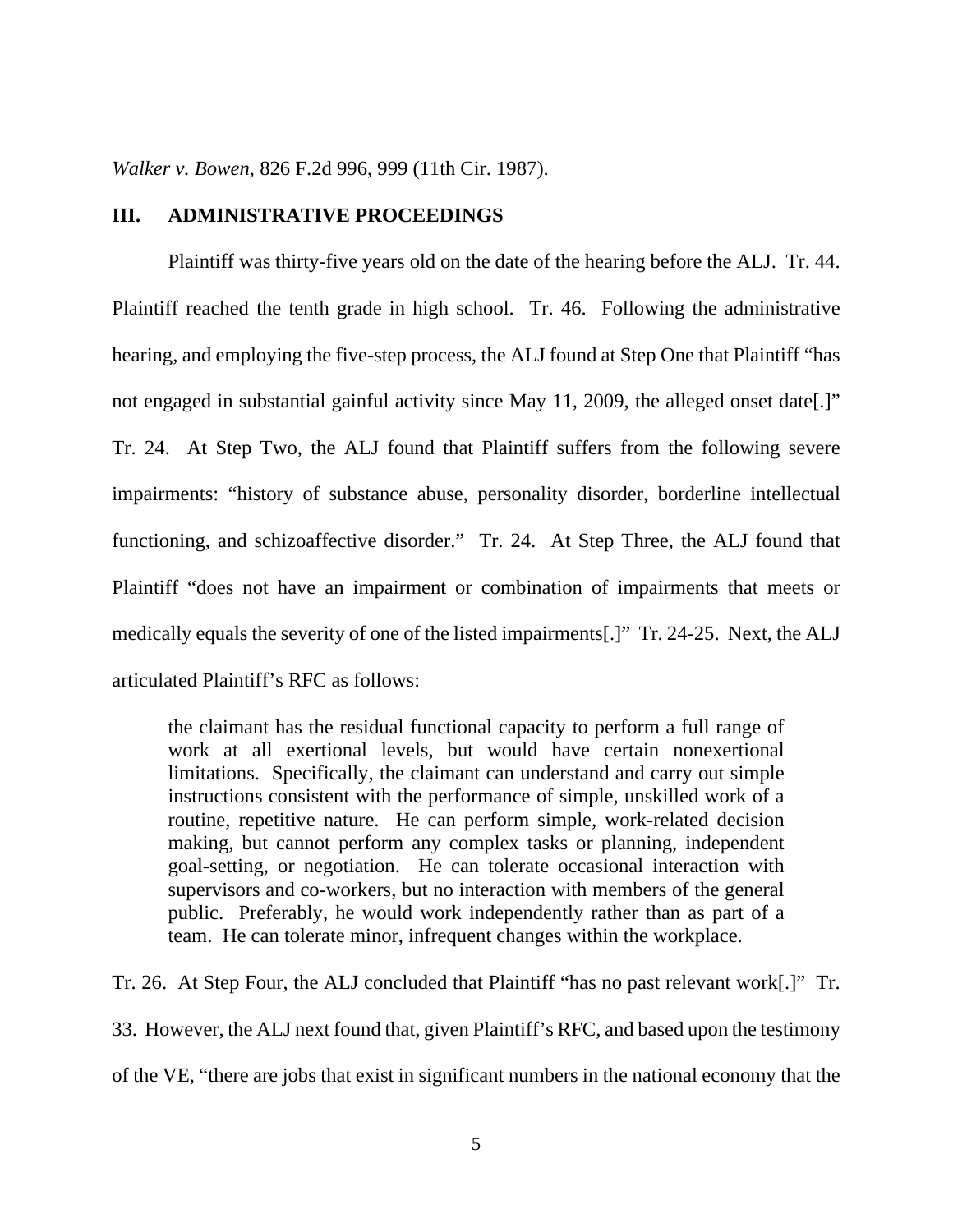claimant can perform." Tr. 34. The ALJ noted the following representative occupations: "Yard Worker," "Sales Route Driver-Helper," "Automatic Carwash Attendant," and "Inspector/Hand Packer." Tr. 34. Accordingly, at Step Five, the ALJ determined that Plaintiff "has not been under a disability . . . from May 1, 2009, through the date of this decision[.]" Tr. 35.

#### **IV. PLAINTIFF'S ARGUMENT**

 Plaintiff presents two issues in his "Statement of the Issues," arguing that the ALJ's decision should be reversed because (1) "the Appeals Council erroneously denied Mr. Cannon's request for review in light of the material evidence submitted thereto[,]" and (2) the ALJ "fail[ed] to resolve inconsistencies in the administrative record with actual rationale prior to issuing his unfavorable decision." Pl.'s Br. (Doc. 12) at 3.

#### **V. DISCUSSION**

#### **A. The Appeals Council's Denial of Review.**

Plaintiff first contends that the Commissioner's decision should be reversed because the Appeals Council should not have denied his request for review of the ALJ's decision in light of additional evidence that was submitted to the Appeals Council. The new evidence to which Plaintiff alludes "consists of education records evidencing the fact that Mr. Cannon was placed in Educably Mentally Retarded (**EMR**) classes while in school and scored a **69** on the WISC-R intelligence test on April 29, 1992." Pl.'s Br. (Doc. 12) at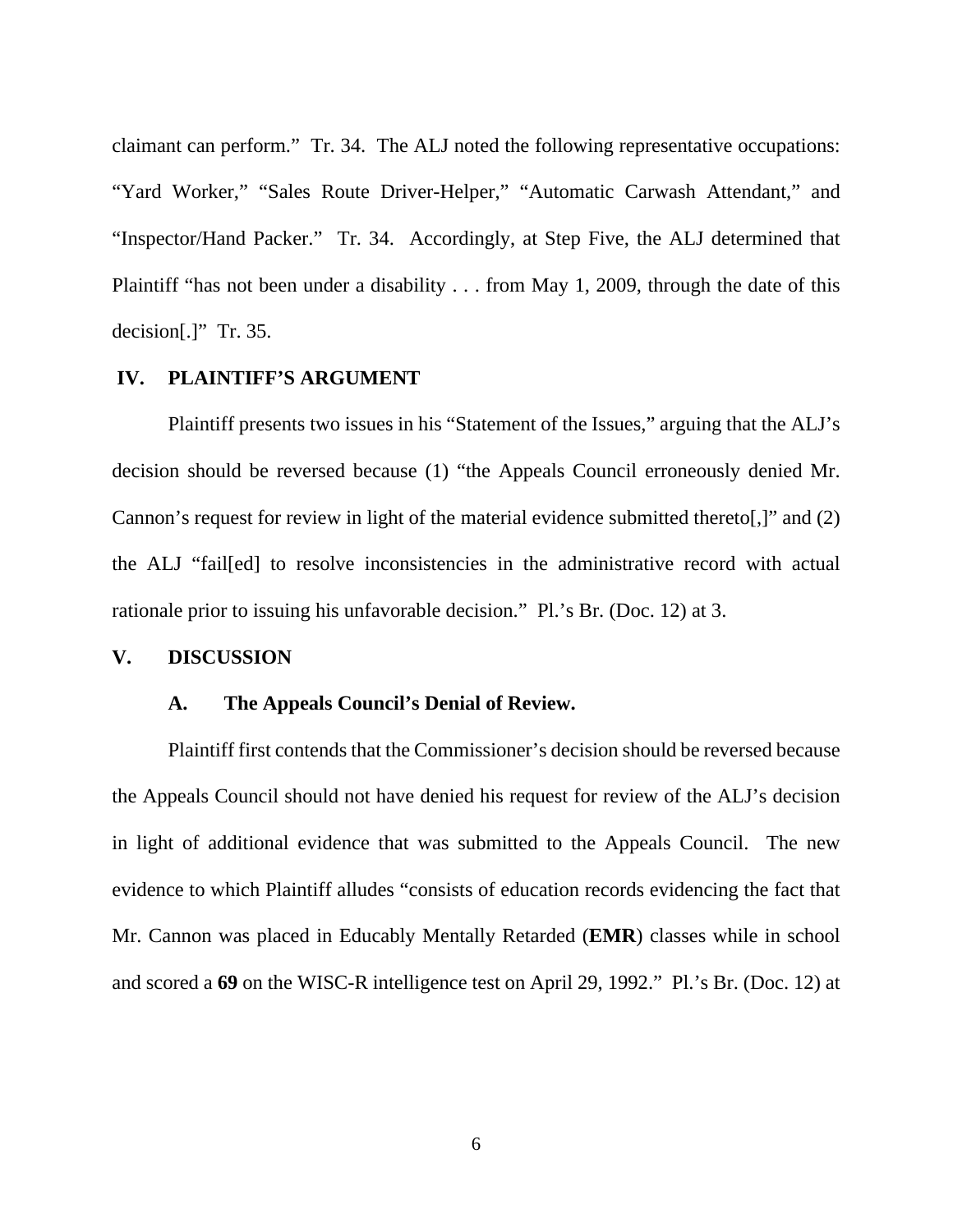4 (emphasis in original). Plaintiff asserts that the Appeals Council erred in denying his request for review despite this new evidence because

there is a *reasonable possibility* that the new evidence provided would change the administrative outcome because such evidence: 1) provides objective corroboration to confirm his testimony that he received special education services; 2) provides the only evidence of intelligence testing in which the scores received support 12.05C listing level severity; and 3) directly conflicts with the examining physician's opinion in which the ALJ granted significant weight thereto.

### *Id.* at 5.

 The education records Plaintiff believes warranted the Appeals Council granting his request for review show that, indeed, Plaintiff was enrolled in "EMR" math, history, and language classes in the 1990-91 school year. Tr. 278. The records further appear to indicate that Plaintiff was enrolled in "EMR EXP. IND" and "EMR EXP. ART" the following year. Tr. 278. There is no indication that Plaintiff's other courses (including English, reading, and art in 1990-91 and English, science, math, history, and reading in 1991-92) were special education classes. Likewise, there is a notation in the records that, as Plaintiff indicates, Plaintiff received a score of 69 on a WISC-R test administered on April 29, 1992. Tr. 280. Neither the actual test results or any document evidencing Plaintiff's score or other circumstances surrounding the test are included in the education records submitted to the Appeals Council. In denying Plaintiff's request for review, the Appeals Council considered these educational records, as well as Plaintiff's attorney's brief to the Council addressing the purported significance of the records, but nevertheless "found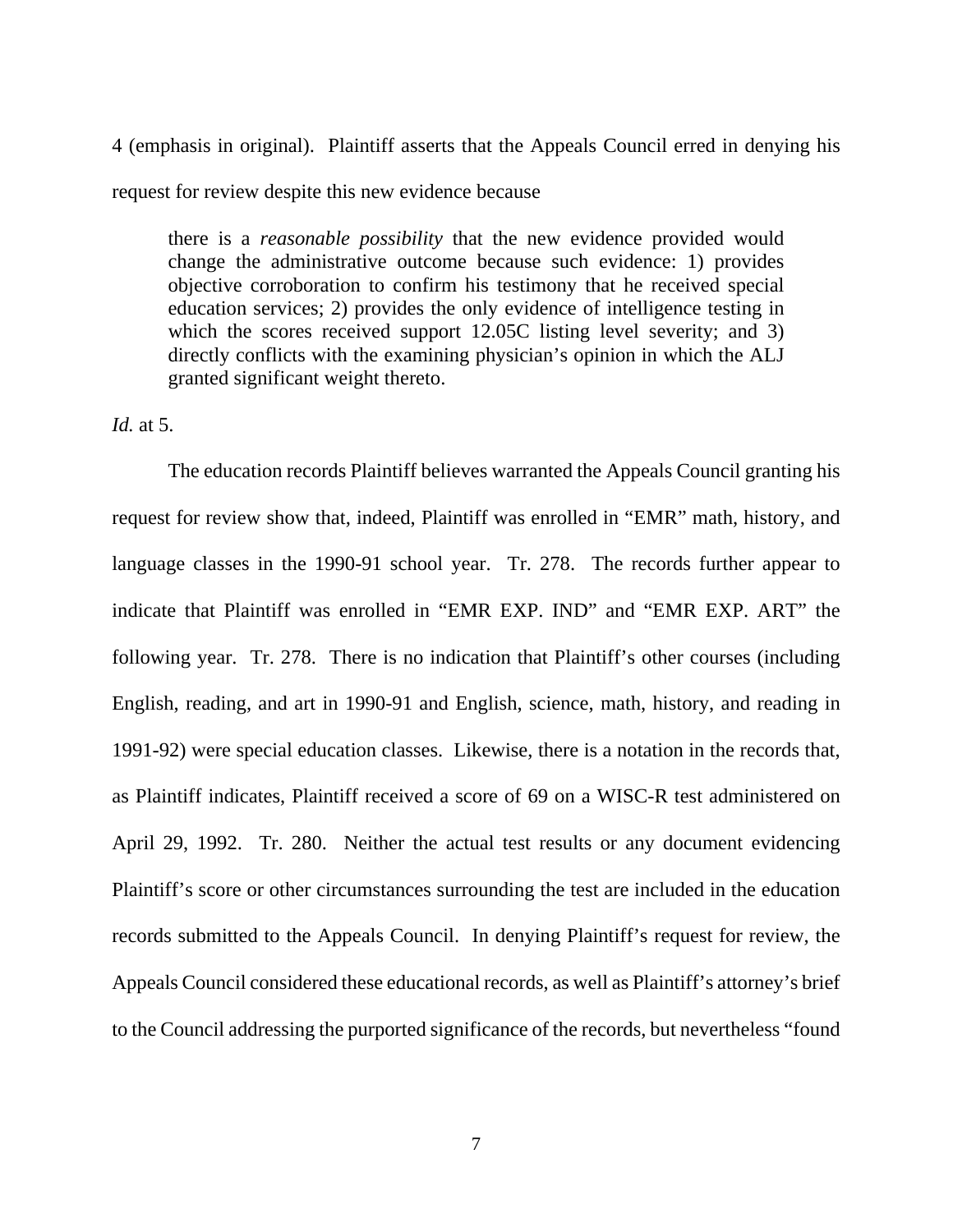no reason under our rules to review the Administrative Law Judge's decision[.]" Tr. 1, 2,

& 5.

 The Eleventh Circuit Court of Appeals recently summarized circuit precedent governing the Appeals Council's review of new evidence submitted in conjunction with a request to review an ALJ's decision:

 Generally, a claimant may present new evidence at each stage of the administrative process. *Ingram v. Comm'r of Soc. Sec. Admin.*, 496 F.3d 1253, 1261 (11th Cir. 2007); 20 C.F.R. § 404.900(b). If a claimant presents evidence after the ALJ's decision, the Appeals Council must consider it if it is new, material, and chronologically relevant. 20 C.F.R. § 404.970(b). New evidence must not be cumulative of other evidence in the record. *See Caulder v. Bowen*, 791 F.2d 872, 877 (11th Cir. 1986). The evidence is material if "there is a reasonable possibility that the new evidence would change the administrative outcome." *Hyde v. Bowen*, 823 F.2d 456, 459 (11th Cir. 1987). The Appeals Council must grant the petition for review if it finds that the ALJ's "action, findings, or conclusion is contrary to the weight of the evidence," including the new evidence. *Ingram*, 496 F.3d at 1261 (quotation marks omitted).

. . .

 On appeal, "when a claimant properly presents new evidence to the Appeals Council [but the Appeals Council denies review], a reviewing court must consider whether that new evidence renders the denial of benefits erroneous." *Ingram*, 496 F.3d at 1262.

*Beavers v. Soc. Sec. Admin., Comm'r*, 601 F. App'x 818, 821-22 (11th Cir. 2015). Importantly, the Appeals Council "is not required to provide a detailed explanation of a claimant's new evidence when it denies a petition for review." *Id.* (citing *Mitchell v. Comm'r, Soc. Sec. Admin.*, 771 F.3d 780, 783-85 (11th Cir. 2014)). Unless the record provides a "basis for doubting the Appeals Council's statement that it considered" the additional evidence, the Appeals Council's summary statement that it reviewed and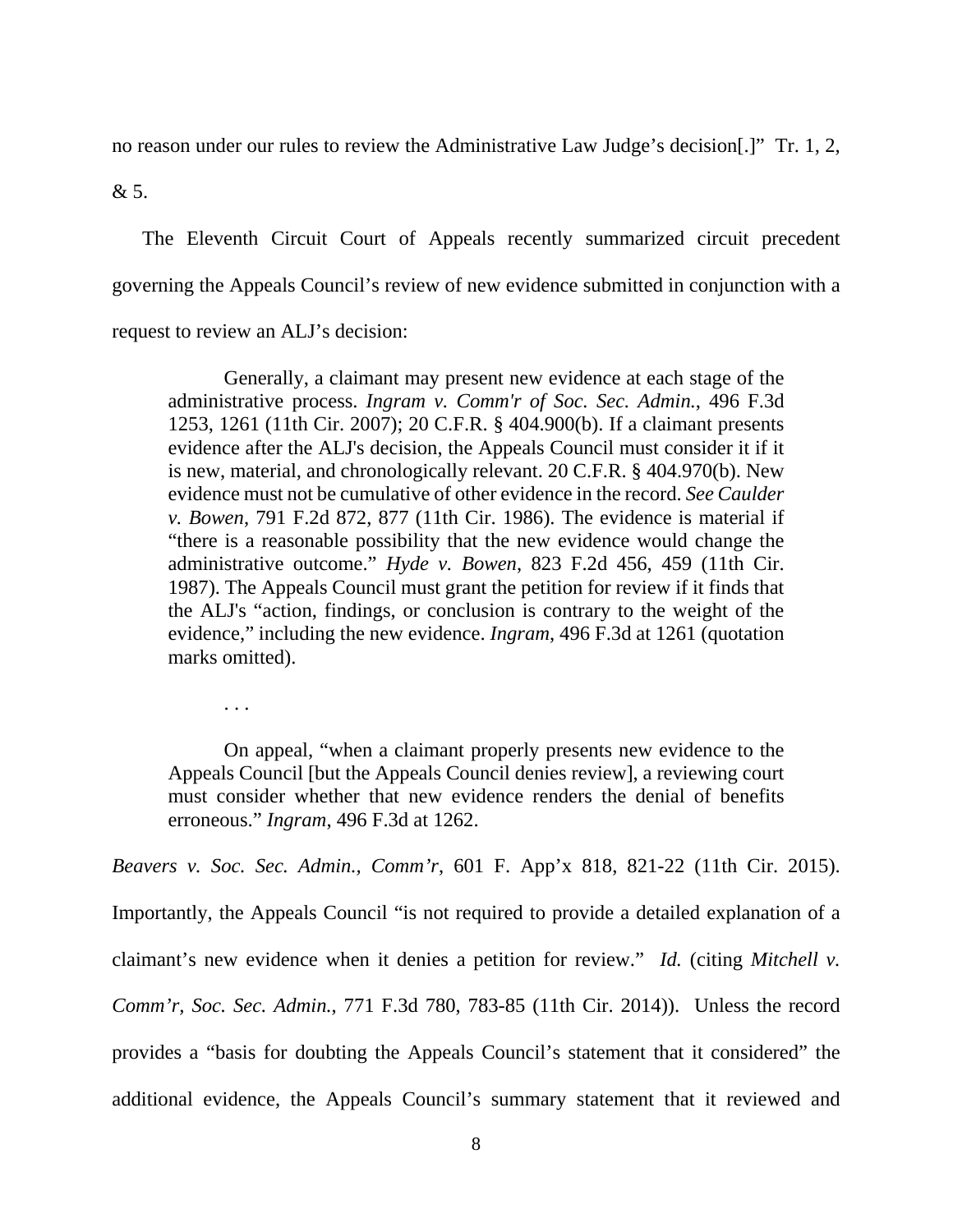considered the claimant's additional evidence is sufficient to indicate that it has satisfied its obligation to review the evidence. *Id.*

 Here, as discussed above, the Appeals Council indicated that it considered "the additional evidence" submitted by Plaintiff, but that it still "found no reason . . . to review the Administrative Law Judge's decision[.]" Tr. 1, 2. Because the record does not provide a basis for doubting the Appeals Council's statement, under the authority set forth above, the undersigned must conclude that the Appeals Council sufficiently discharged its obligation to review Plaintiff's newly submitted evidence. Thus, this court must determine simply whether Plaintiff's "'new evidence renders the denial of benefits erroneous.'" *Beavers*, 601 F. App'x at 822 (quoting *Ingram*, 496 F.3d at 1262). As discussed previously, Plaintiff appears to assert that reversible error occurred in this case because the new evidence "provides objective corroboration to confirm his testimony that he received special education services," "provides the only evidence of an administration of intelligence testing in which the scores received support 12.05C listing level severity," and because it "directly conflicts with the examining physician's opinion in which the ALJ granted significant weight thereto." Pl.'s Br. (Doc. 12) at  $5<sup>5</sup>$  The court does not agree and will below set forth its reasoning.

## **1. Records establishing receipt of special education services.**

 Plaintiff first argues that the Appeals Council erred in denying review because the education records submitted to the Council corroborate Plaintiff's testimony that he

 $\overline{a}$ 

<sup>&</sup>lt;sup>5</sup> Plaintiff's argument appears to conflate the standard governing whether the Appeals Council is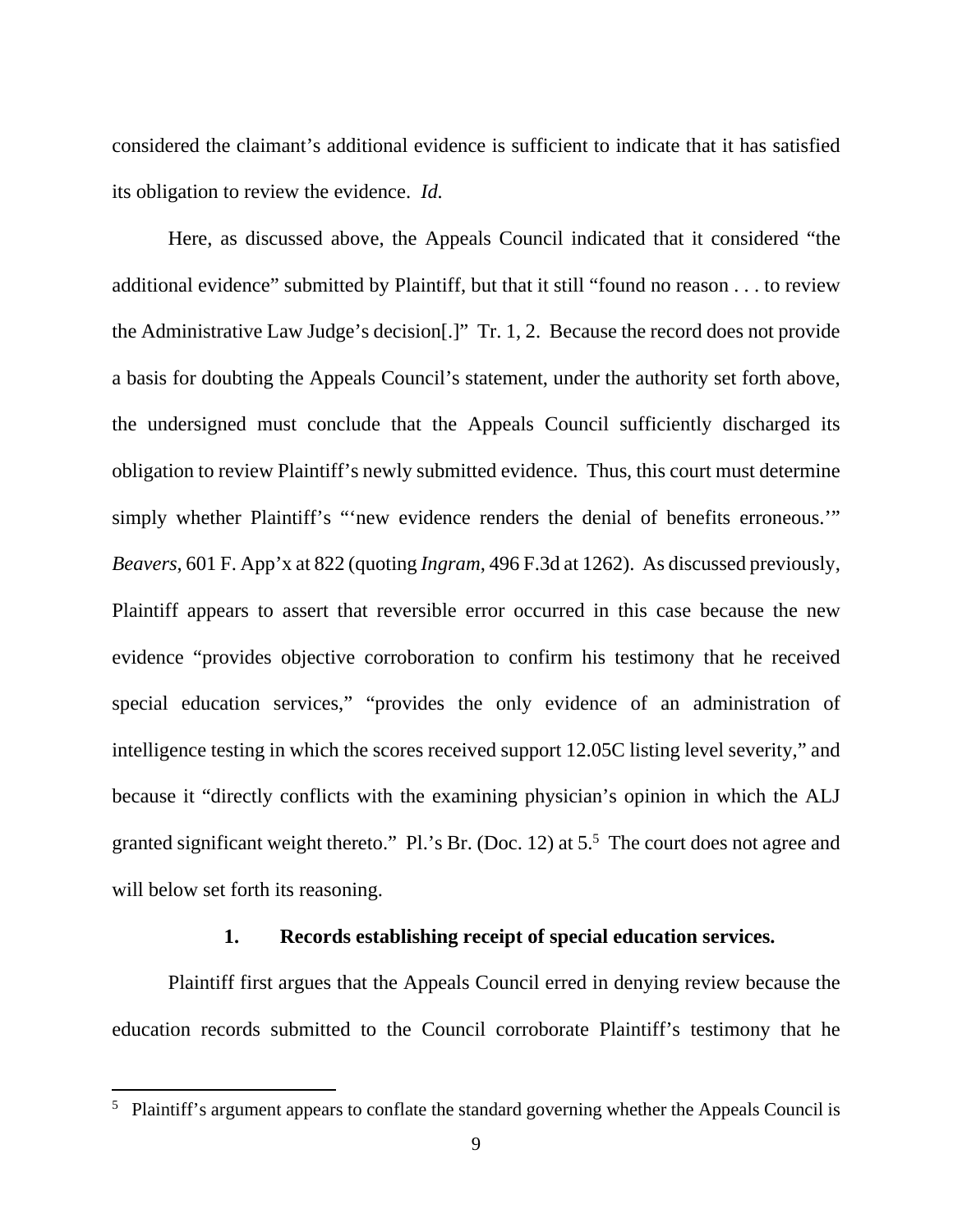received special education services while enrolled in school. At the hearing before the ALJ, Plaintiff answered affirmatively when the ALJ asked whether he was "ever in special education classes." Tr. 59. The ALJ recounted Plaintiff's testimony in his opinion. Tr. 27 ("He had some trouble learning when he was in school and therefore was placed in special education classes."). Later, in describing Plaintiff's mental residual functional capacity, the ALJ acknowledged that Plaintiff "does have some cognitive deficits. . . . He reports to have been in special education, although his report is not corroborated by objective evidence such as school records." Tr. 31. Notwithstanding the lack of school records showing Plaintiff's special education placement, the ALJ found that Plaintiff "has a slow thought process, limited fund of information, concrete abstract thinking, and some attention and memory difficulties." Tr. 31.

 Plaintiff does not explain how corroboration of his testimony that he received special education classes rendered the Appeals Council's denial of review erroneous. First,

 $\overline{a}$ 

required to review new evidence with the standard governing whether the Appeals Council erred in denying review despite the new evidence. For instance, Plaintiff argues that "there is a *reasonable possibility* that the new evidence provided would change the administrative outcome" of his disability claim. Pl.'s Br. (Doc. 12) at 5 (emphasis in original). However, as discussed in the text of this opinion, the "reasonable probability" standard governs whether the Appeals Council must consider new evidence, not whether it must grant review on the basis of the new evidence. *See Beavers, supra*. Here, as shown above, the Appeals Council unequivocally indicated that it considered the new evidence, thereby confirming that it found the evidence "new, material, and chronologically relevant." Nevertheless, despite the "reasonable possibility" that Plaintiff's new evidence would have changed the administrative outcome before the ALJ, the Appeals Council ultimately concluded that the evidence was not so compelling that the Appeals Council was required to grant review of the administrative decision. In other words, the Appeals Council necessarily determined that, despite the new evidence, the ALJ's decision was not contrary to the weight of all of the evidence in the record, including the new evidence. It is that decision that this court must review for error. *Beavers*, 601 F. App'x at 822.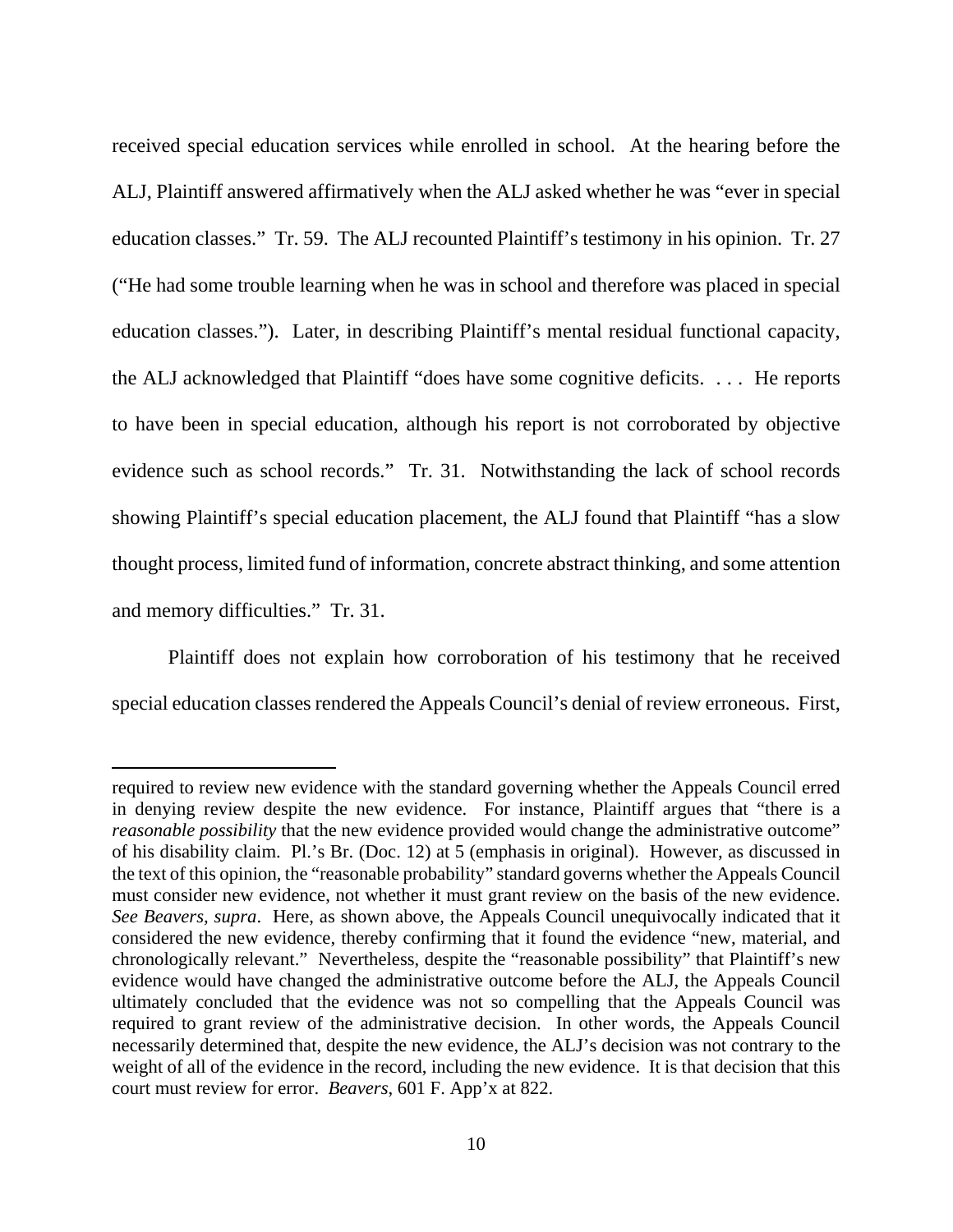while the ALJ noted the absence of corroborating records, it does not appear that the ALJ discredited or disbelieved Plaintiff's testimony about special education. Second, despite the lack of corroborating evidence about Plaintiff's special education placement, the ALJ plainly found that Plaintiff has "some cognitive deficits," as well as "a slow thought process," "limited fund of information," and "some attention and memory difficulties." Tr. 31. These deficits led the ALJ to articulate numerous nonexertional limitations to Plaintiff's RFC, including limiting him to "simple instructions consistent with the performance of simple, unskilled work of a routine, repetitive nature. He can perform simple, work-related decision-making, but cannot perform any complex tasks or planning, independent goal-setting, or negotiation." Tr. 26. Plaintiff has not shown that, given these limitations and the fact that the ALJ did not overtly dismiss his testimony about special education, definitive corroboration of such placement required the Appeals Council to review the ALJ's decision. In other words, mere placement in special education classes does not merit a finding of intellectual disability, and where, as here, the ALJ acknowledged the claimant's cognitive deficits and crafted an RFC accounting for such deficits, a claimant's submission of records before the Appeals Council showing that the claimant indeed was placed in some special education classes does not warrant a determination that the ALJ erred in his RFC determination.

#### **2. Records reflecting Plaintiff's IQ score in 1992.**

 Plaintiff next argues that the Appeals Council should have reviewed the ALJ's decision because the education records he submitted to the Council indicate that he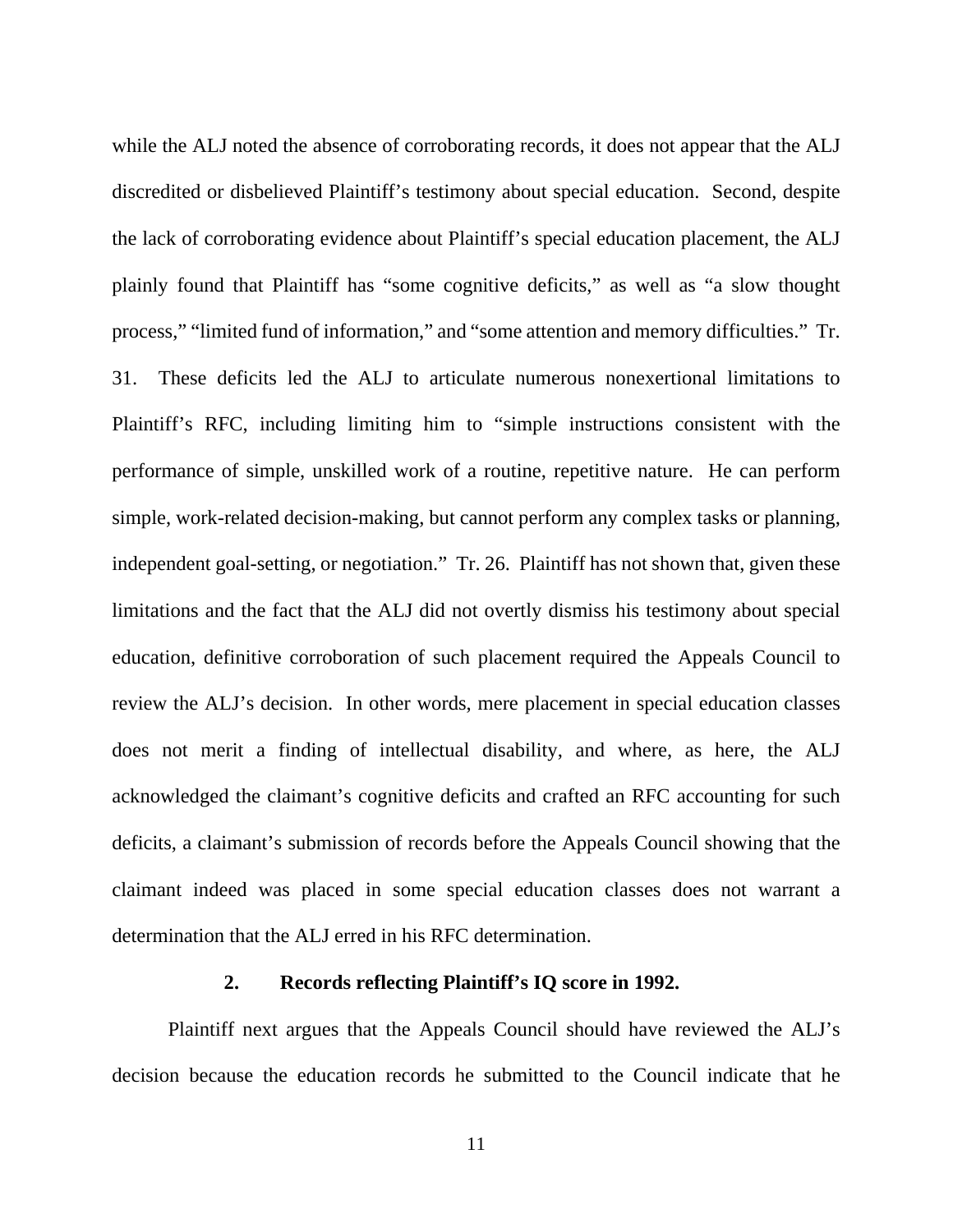received an IQ score of 69 on the WISC-R in 1992. According to Plaintiff, this score "equates to a score needed in order to meet Listing 12.05C." Pl.'s Br. (Doc. 12) at 5. Plaintiff further asserts that he meets Listing 12.05C because "the administrative record reveals [Plaintiff] continued to experience *deficits* in adaptive functioning in his adult life as he never obtained a driver's license, exhibited marginal vocabulary, and . . . had no past relevant work experience." *Id.* (emphasis in original) (footnote omitted).

 Plaintiff alleged disability based on "mental problems." Tr. 81, 211, & 213. The ALJ found that Plaintiff does not meet any of the listings for mental impairments, specifically referencing listings for borderline intellectual functioning, schizoaffective disorders, personality disorder, and substance addiction disorder. Tr. 25. In seeking review of the ALJ's decision, Plaintiff did not expressly argue that the school records he submitted to the Appeals Council, considered in conjunction with the evidence already in the record, establish that he meets Listing 12.05C. Rather, Plaintiff argued that the new evidence "directly conflicts with Dr. Gam's estimate" that Plaintiff did not have "a long history of mental slowness or mental retardation." Tr. 281 (internal quotation omitted). Plaintiff concluded that, because "the ALJ assigned significant weight to Dr. Gam's medical opinions in which are in direct conflict" with the submitted school records, "the Appeals Council should reverse and remand Mr. Cannon's case." Tr. 281.

 Listing 12.05 covers the mental disorder now described as "Intellectual Disorder."<sup>6</sup> While Plaintiff is correct that an IQ score of 69, if valid, is relevant in assessing whether a

 $\overline{a}$ 

<sup>6</sup> Effective September 2, 2013, the Social Security Administration replaced the term "mental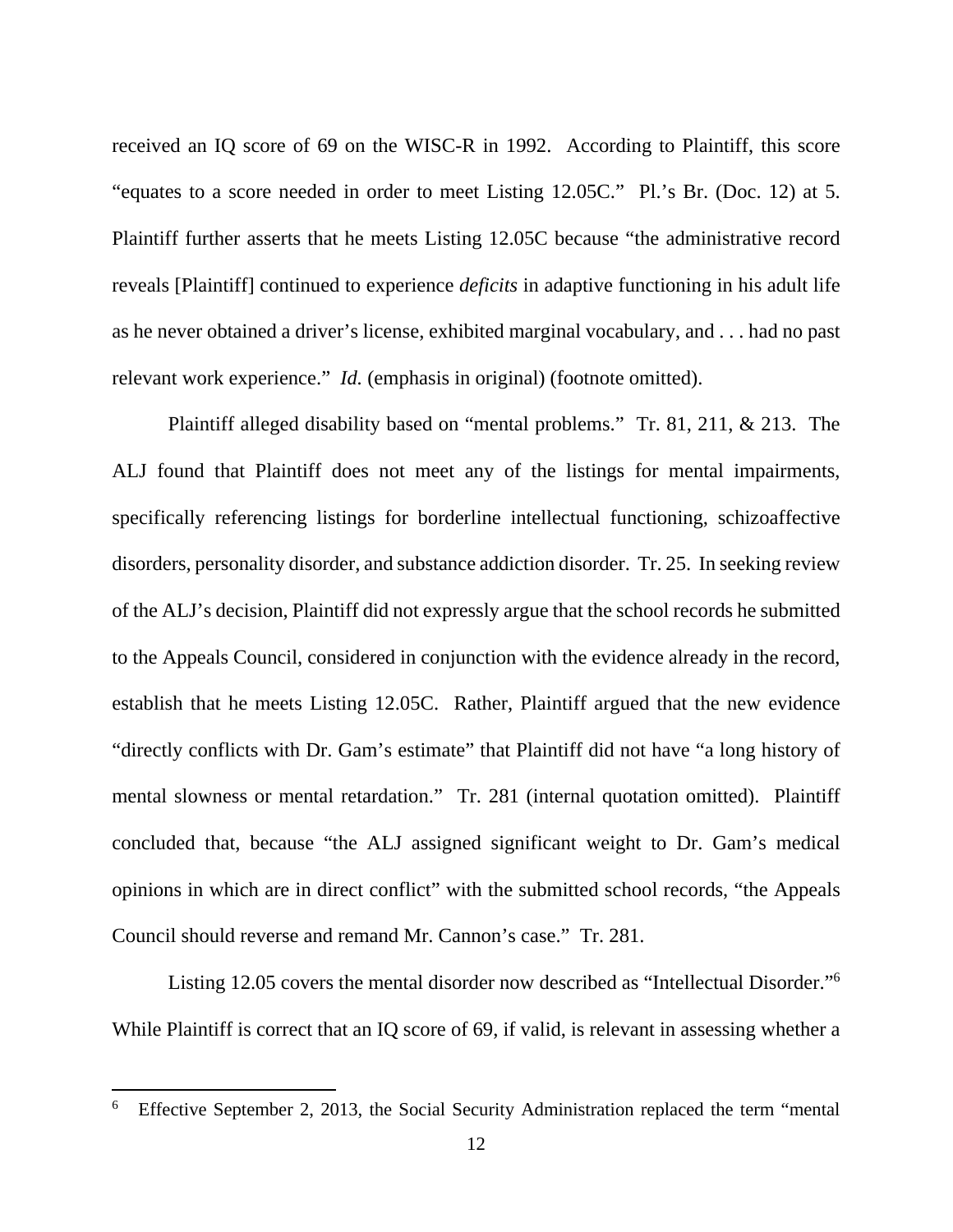claimant meets the requirements of Listing 12.05(C), Plaintiff's argument gives short shrift to his predicate obligation to fully satisfy the introductory paragraph of Listing 12.05 before proceeding to consider whether he satisfies the criteria of subsection C. The introductory paragraph reads as follows: "Intellectual disability refers to significantly subaverage general intellectual functioning with deficits in adaptive functioning initially manifested during the developmental period, i.e., the evidence demonstrates or supports onset of the impairment before age 22." Although Plaintiff's IQ score, if credited as valid, creates a rebuttable presumption that he manifested deficits in adaptive functioning before the age of twenty-two, the IQ score alone does not satisfy the diagnostic criteria of the introductory paragraph if there is sufficient evidence in the record to rebut the presumption of deficits in adaptive functioning created by the IQ score. *See e.g., Lowery v. Sullivan*, 979 F.2d 835, 837 (11th Cir. 1992) (citations omitted) ("Generally, a claimant meets the criteria for presumptive disability under section 12.05(C) when the claimant presents a valid I.Q. score of 60 to 70 inclusive, and evidence of an additional mental or physical impairment that has more than 'minimal effect' on the claimant's ability to perform basic work activities. This court, however, has recognized that a valid I.Q. score need not be conclusive of [intellectual disability] where the I.Q. score is inconsistent with other evidence in the record on the claimant's daily activities and behavior."). In particular, evidence of a claimant's activities of daily living can rebut the presumption created by an

 $\overline{a}$ 

retardation" with "intellectual disability" in the Listing of Impairments. The Agency now uses the term "intellectual disorder."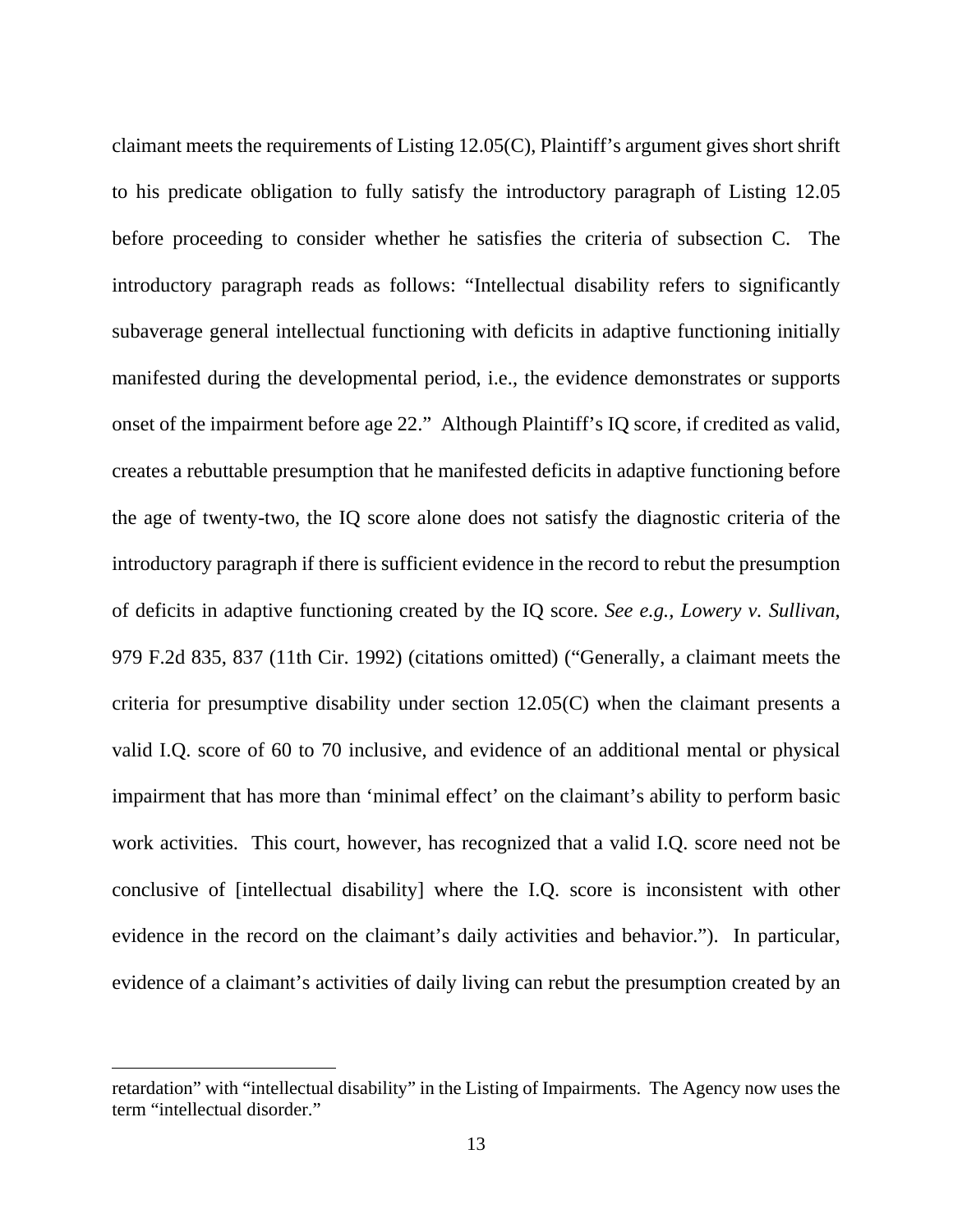IQ score in the range identified by subsection C of the Listing. *Hodges v. Barnhart*, 276 F.3d 1265, 1269 (11th Cir. 2001).

 Neither Listing 12.05 nor the Social Security Regulations provide a definition of precisely what is meant by "deficits in adaptive functioning." As articulated by Defendant, *see* Def.'s R. (Doc. 13) at 7, the Social Security Regulations describe "adaptive activities" as "cleaning, shopping, cooking, taking public transportation, paying bills, maintaining a residence, caring appropriately for your grooming and hygiene, using telephones and directories, and using a post office." 20 C.F.R. pt. 404, subpt. P, app. 1, § 12.00C(1). Furthermore, the Social Security Administration's Program Operations Manual System ("POMS") imparts that adaptive functioning refers "to the individual's progress in acquiring mental, academic, social and personal skills as compared with other unimpaired individuals of his/her same age." Soc. Sec. Admin., POMS, DI 24515.056(D)(2) (2012). Likewise, the Diagnostic and Statistical Manual of Mental Disorders ("DSM") explains that adaptive functioning broadly "refer[s] to how well a person meets community standards of personal independence and social responsibility, in comparison to others of similar age and sociocultural background." American Psychological Association, *DSM-V*, p. 37. The Eleventh Circuit has favorably cited both definitions in applying Listing 12.05. *See, e.g., Schrader v. Acting Comm'r of the Soc. Sec. Admin.*, 632 F. App'x 572, 576 (11th Cir. 2015); *id.* at n.3.

The Commissioner points to evidence of Plaintiff's activities of daily living to rebut Plaintiff's argument that he meets Listing 12.05(C) due to his IQ score and purported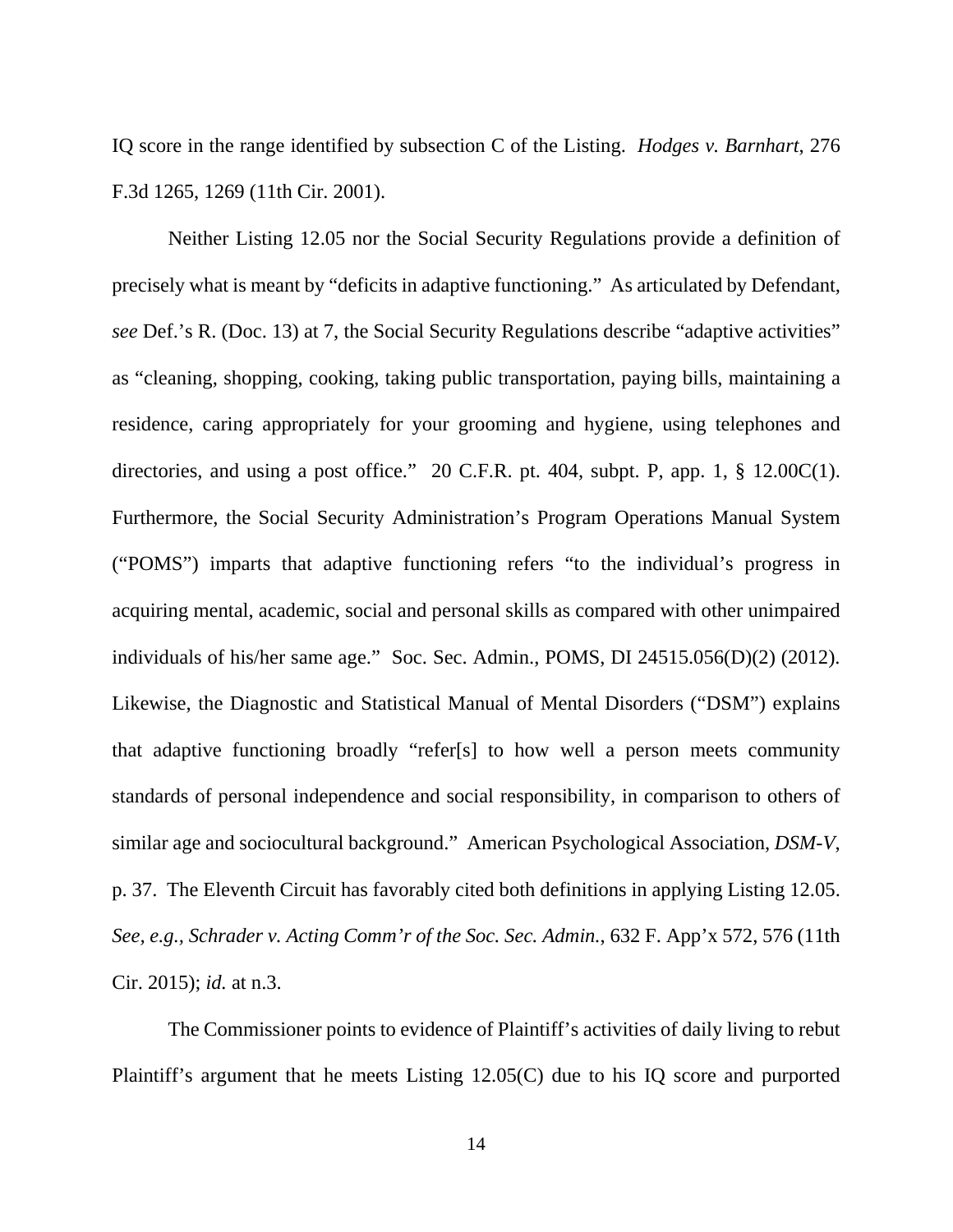deficits in adaptive functioning. Def.'s Br. (Doc. 13) at 7-8. Indeed, the ALJ opined that Plaintiff "perhaps [has] a mild restriction" in his activities of daily living. The ALJ found as follows:

The record shows that the claimant can take care of his personal needs without assistance. He does some household chores and yard work. He goes outside one or two times a day by riding in a car. He goes fishing, watches television, and listens to the radio. He goes outside daily or to places without having someone having to accompany him.

 Tr. 25. As the ALJ recounted, there is substantial evidence in the record that Plaintiff is able to function independently and responsibly in accord with community standards. Although he was separated at the time of the hearing before the ALJ, Plaintiff was married. Tr. 45. He visits with family members when he gets bored. Tr. 54. He works around the house, including taking out the garbage, cleaning the floors, gathering dirty laundry, and helping with grocery shopping. Tr. 55-56. He does yardwork for two hours at a time without needing help or encouragement. Tr. 220. He needs no assistance with his personal care, except that his mother reminds him when to take a bath. Tr. 219-20. He likes to go fishing at least twice a month. Tr. 222. He does not prepare his own meals because he does not "feel like it." Tr. 244. While Plaintiff does not have a driver's license, he obviously is able to drive a car, as he has had "legal problems" stemming from drinking and driving. Tr. 254. He does well following spoken instructions, and he gets along with authority figures. Tr. 247-48. These activities and adaptive abilities are on par with the daily activities of other claimants who have failed to show the requisite deficits in adaptive functioning for purposes of Listing 12.05(C). *See, e.g., Prunty v. Acting Comm'r of Soc.*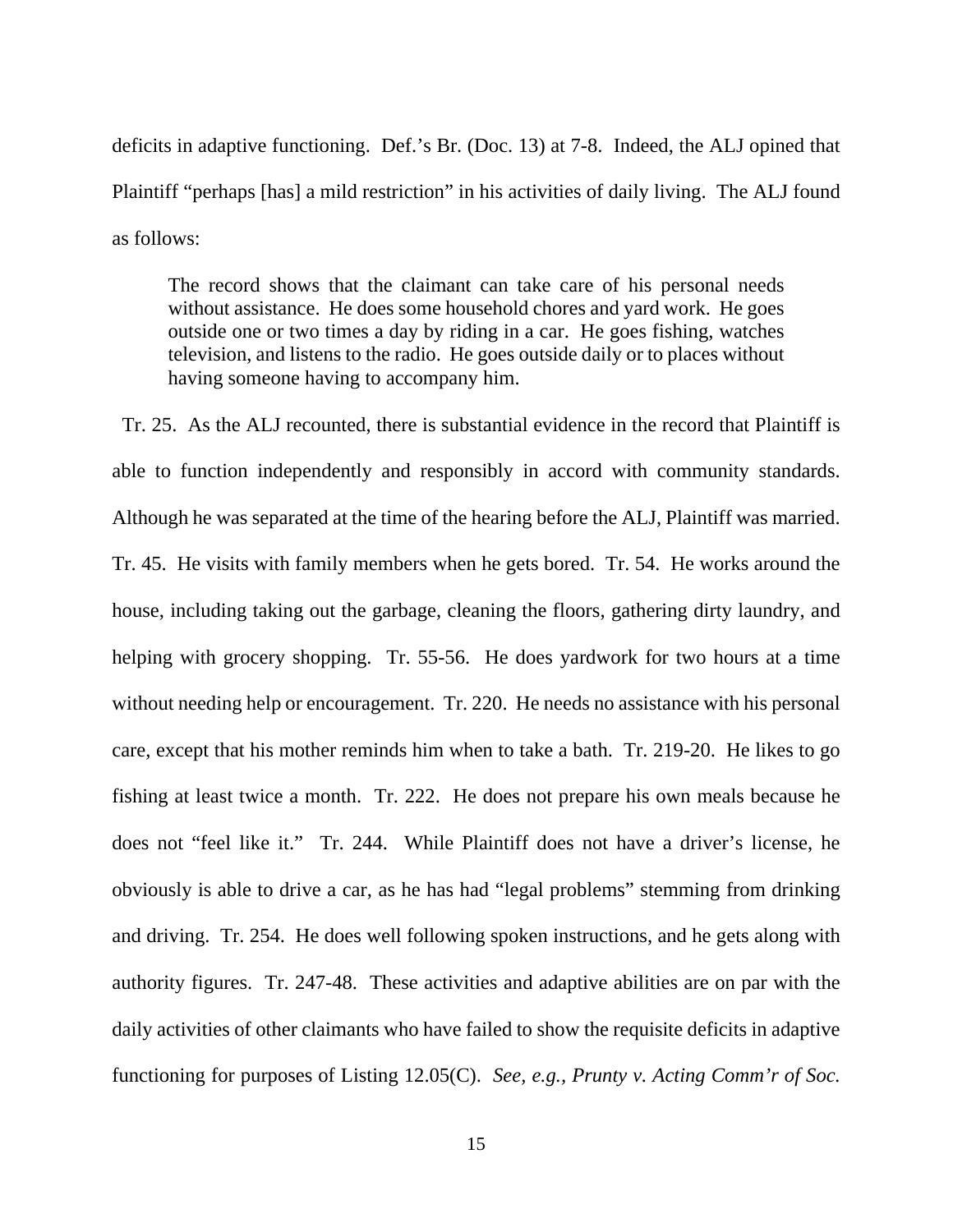*Sec. Admin.*, 635 F. App'x 757, 759 (11th Cir. 2015) (finding substantial evidence supported ALJ's decision that claimant lacked deficits in adaptive functioning where record established claimant's "abilities to cook simple meals, do household chores, drive a car by herself, take care of a dog, babysit children, and work part-time at McDonald's"); *Rodriguez v. Comm'r of Soc. Sec.*, 633 F. App'x 770, 773-74 (11th Cir. 2015) (finding that the claimant's activities of daily living, including doing household chores, grocery shopping, attending church, driving, and work history including jobs at the skilled and semi-skilled level provided substantial evidence to support the ALJ's determination that the claimant did not satisfy the diagnostic criteria of Listing 12.05(C)); *Schrader*, 632 F. App'x at 577 (finding substantial evidence supporting ALJ's decision regarding lack of deficits in adaptive functioning where, although claimant "attended special education classes, she graduated high school with a regular diploma," "was able to groom herself, cook simple meals, perform household chores, drive, watch television, and babysit her nephews without any assistance from others[,]" and she "worked part-time at the laundromat"); and *Hickel v. Comm'r of Soc. Sec.*, 239 F. App'x 980, 984 (11th Cir. 2013) (finding substantial evidence supported ALJ's decision that claimant lacked deficits in adaptive functioning where evidence showed that, although claimant participated in special education classes, "she is a high school graduate, she works part time at a nursery, she drives herself to work, she can prepare simple meals and dress and groom herself, she attends church regularly, and she socializes with friends").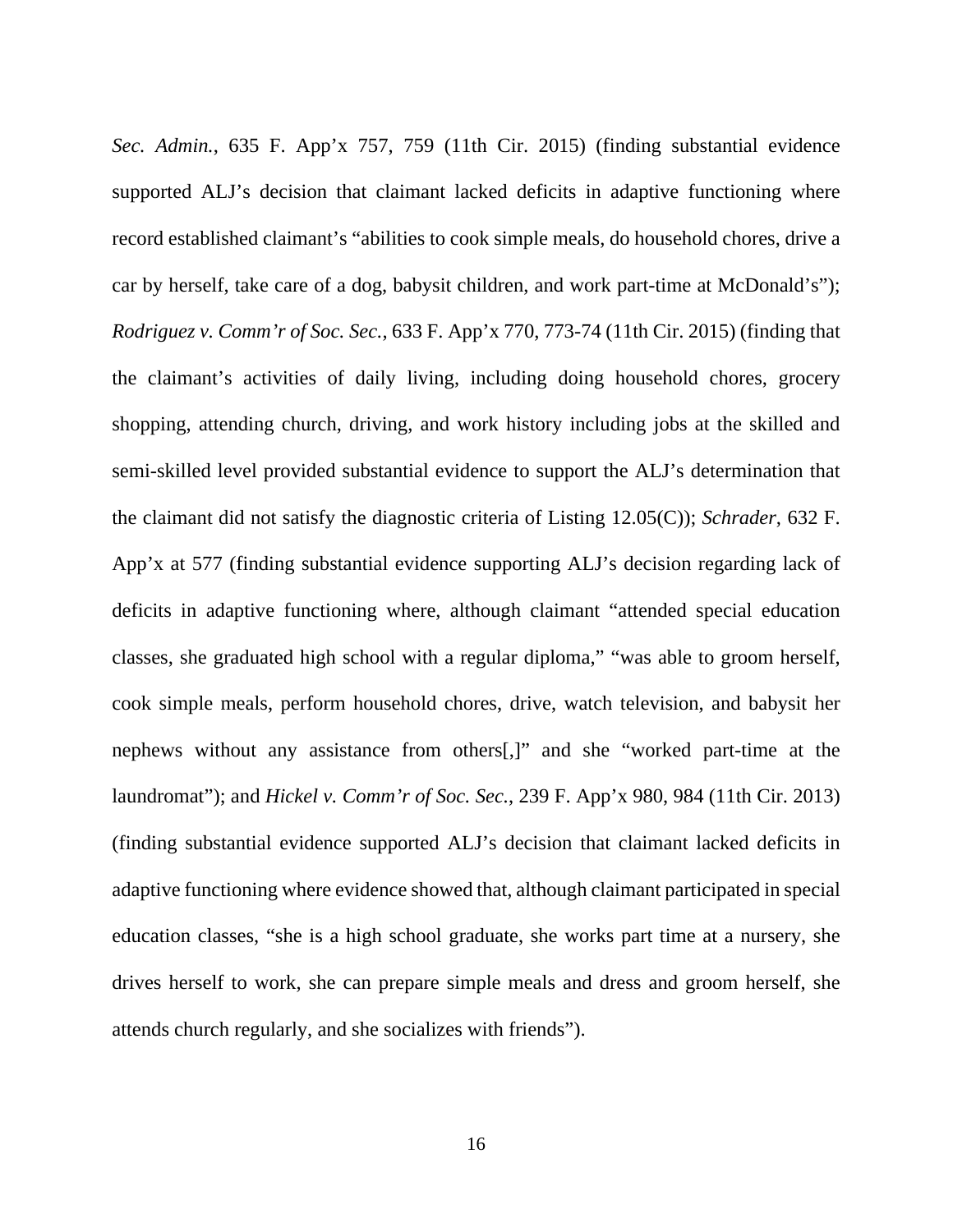To be sure, there is evidence in the record of Plaintiff's limitations with regard to his activities of daily living. But Plaintiff fails to point to any evidence in the record tending to show that the ALJ's finding that Plaintiff is only mildly impaired in such activities is erroneous. As evidence of Plaintiff's deficits in adaptive functioning, Plaintiff points only to the fact that he never obtained a driver's license, "exhibited marginal vocabulary," and as found by the ALJ—has no past relevant work experience. However, none of these circumstances warrant a finding that Plaintiff suffers the requisite deficits in adaptive functioning for purposes of Listing 12.05(C). First, as discussed above, even without a license, Plaintiff is able to drive. Plaintiff points to no law or case holding that a deficit in adaptive functioning may be inferred from a claimant's failure to obtain a state-issued license to do an activity, especially where the claimant has demonstrated the ability to actually perform the activity unlicensed. Nor does Plaintiff point to any law or case holding that a claimant's narrow vocabulary is sufficient to find deficits in adaptive functioning. Plaintiff testified extensively before the ALJ. *See* Tr. 42-64. Even though his answers are often plain and his grammar is poor, it is evident that Plaintiff generally was able to understand the questions he was asked and respond appropriately. Finally, the fact that Plaintiff does not have past relevant work does not compel the conclusion that he has deficits in adaptive functioning. In fact, Plaintiff testified about two previous jobs he briefly held, and further indicated that, after leaving the second job, he stopped looking for work. Tr. 47-48.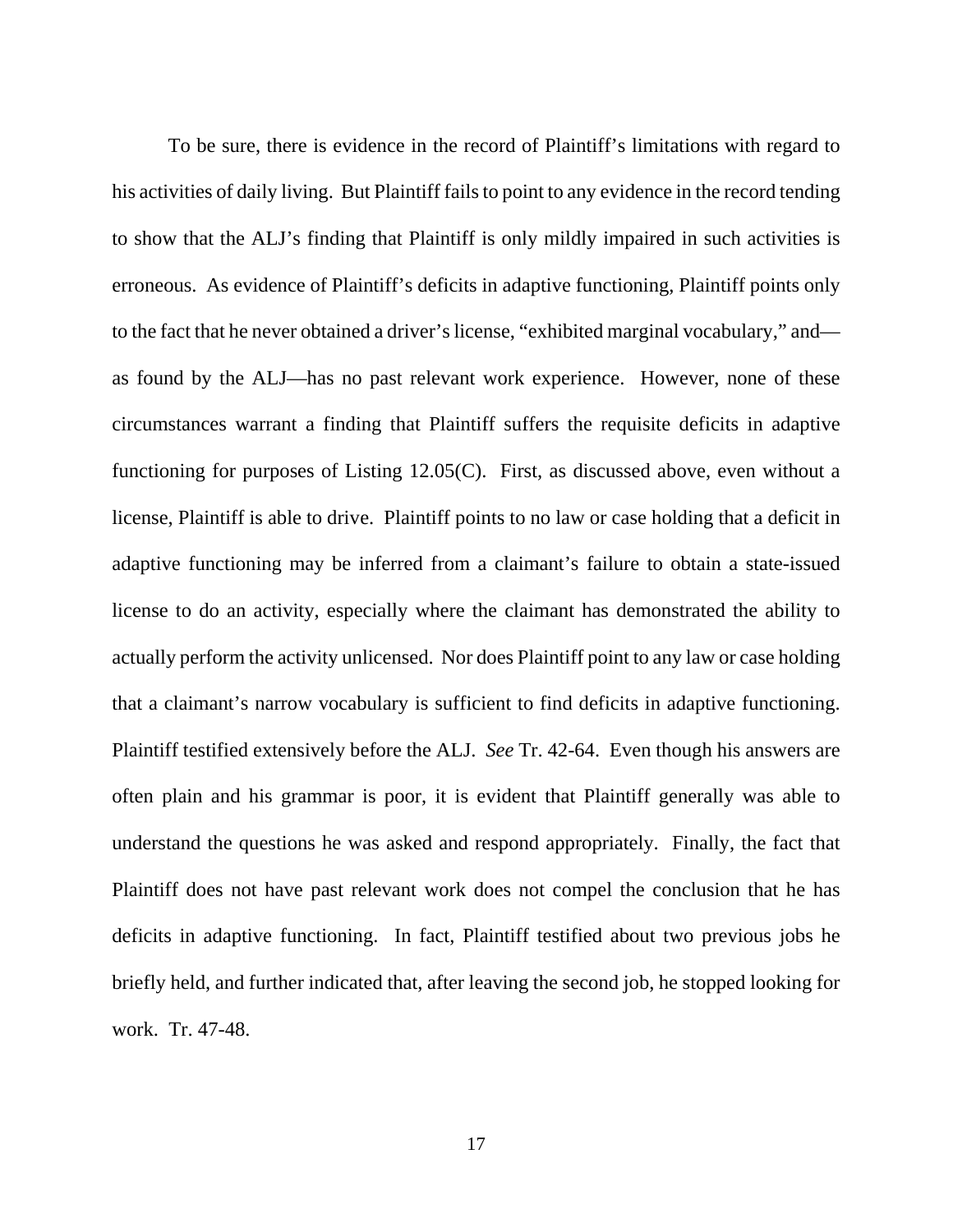In sum, while there is some evidence of Plaintiff's difficulties due to his mental impairment, as set forth above, there is undoubtedly sufficient evidence in the record showing that Plaintiff lacks the requisite deficits in adaptive functioning for purposes of Listing 12.05(C). As such, the Appeals Council's denial of review of the ALJ's decision, despite Plaintiff's submission of an education record reflecting an IQ score within the range implicated by Listing 12.05(C), was not contrary to the weight of the record and, hence, was not erroneous.

### **3. Records conflicting with Dr. Gam's opinion.**

Plaintiff's final contention of error with respect to the Appeals Council's denial of review is that the school records submitted to the Council directly conflict with Dr. Gam's opinion that [Plaintiff] did 'not have a long history of mental slowness or mental retardation." Pl.'s Br. (Doc. 12) at 5. He argues that the school records show that his "intellectual deficiencies arose during the developmental period." *Id.*

Plaintiff saw Dr. Gam for a consultative mental examination. Tr. 285. Dr. Gam noted that Plaintiff "completed the 9<sup>th</sup> grade in 'special education'" classes, and further found that Plaintiff's "intellect appears borderline," his "ability for "simple calculations is marginal," and that he struggles with abstract thought and concepts. Tr. 286-87. Nevertheless, in the "Prognosis" section of the report, Dr. Gam remarks that Plaintiff "does not have a long history of mental slowness or mental retardation. However, due to his poor judgment he may not be able to function independently and manage financial benefits if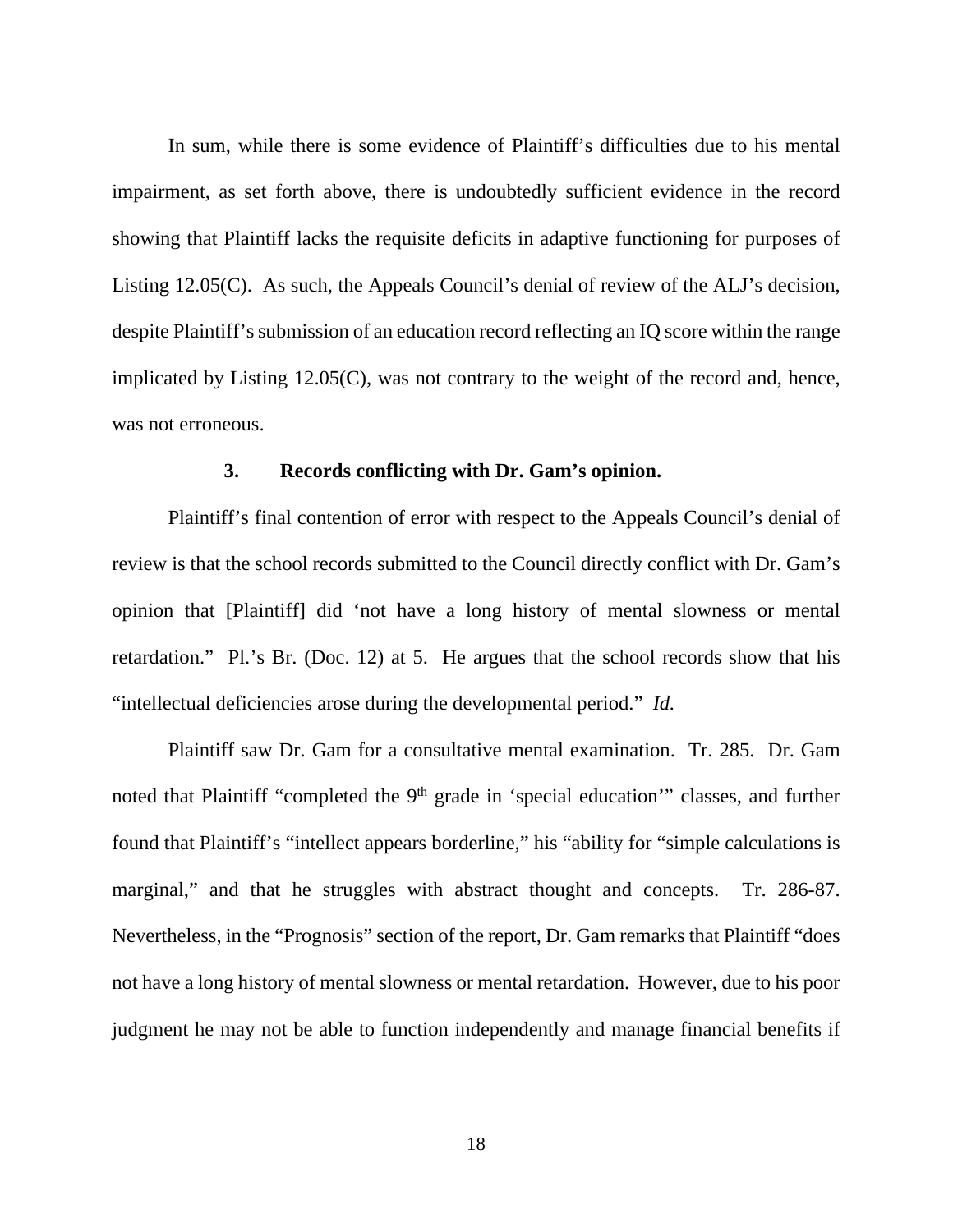granted." Tr. 287. More importantly, Dr. Gam opined the following with regard to

Plaintiff's mental functional capacity:

Currently, from a mental standpoint, the claimant has no impairment in his ability to comprehend, carry out, and remember simple instructions. He has moderate impairment in his ability to comprehend, carry out, and remember complex instructions. He has moderate impairment in his ability to respond appropriately to supervision, coworkers, and work pressures in a work setting. He has no impairment in his ability to make simple work decisions. He may have marked impairment in his ability to make complex work decisions. He has moderate impairment in his ability to maintain concentration and pace for more than two hours. He has moderate impairment in his ability to change at work. He has mild impairment in his ability to manage his activities of daily living. He has mild impairment in his ability to function socially. His prognosis is guarded.

Tr. 288. Thus, notwithstanding Dr. Gam's remark about Plaintiff's perceived lack of a "long history of mental slowness or mental retardation," Dr. Gam plainly observed that Plaintiff suffers some mental impairment and therefore articulated a "guarded" opinion about Plaintiff's mental functioning in a workplace setting. In essence, Dr. Gam opined that Plaintiff has the ability to follow simple instructions and make simple work decisions. The ALJ recognized that "Dr. Gam's evaluation indicates that [Plaintiff] does have some cognitive deficits." Tr. 31. Ultimately, the ALJ gave "significant weight" to Dr. Gam's opinion, Tr. 33, and the RFC articulated by the ALJ is largely consistent with the opinion of Plaintiff's functional abilities given by Dr. Gam.

 Plaintiff does not explain how the school records he submitted to the Appeals Council both "directly conflict with Dr. Gam's opinion" or, more significantly, render the Appeals Council's denial of review of the ALJ's decision erroneous. That is, Plaintiff does not explain how the records render Dr. Gam's ultimate opinion about Plaintiff's abilities—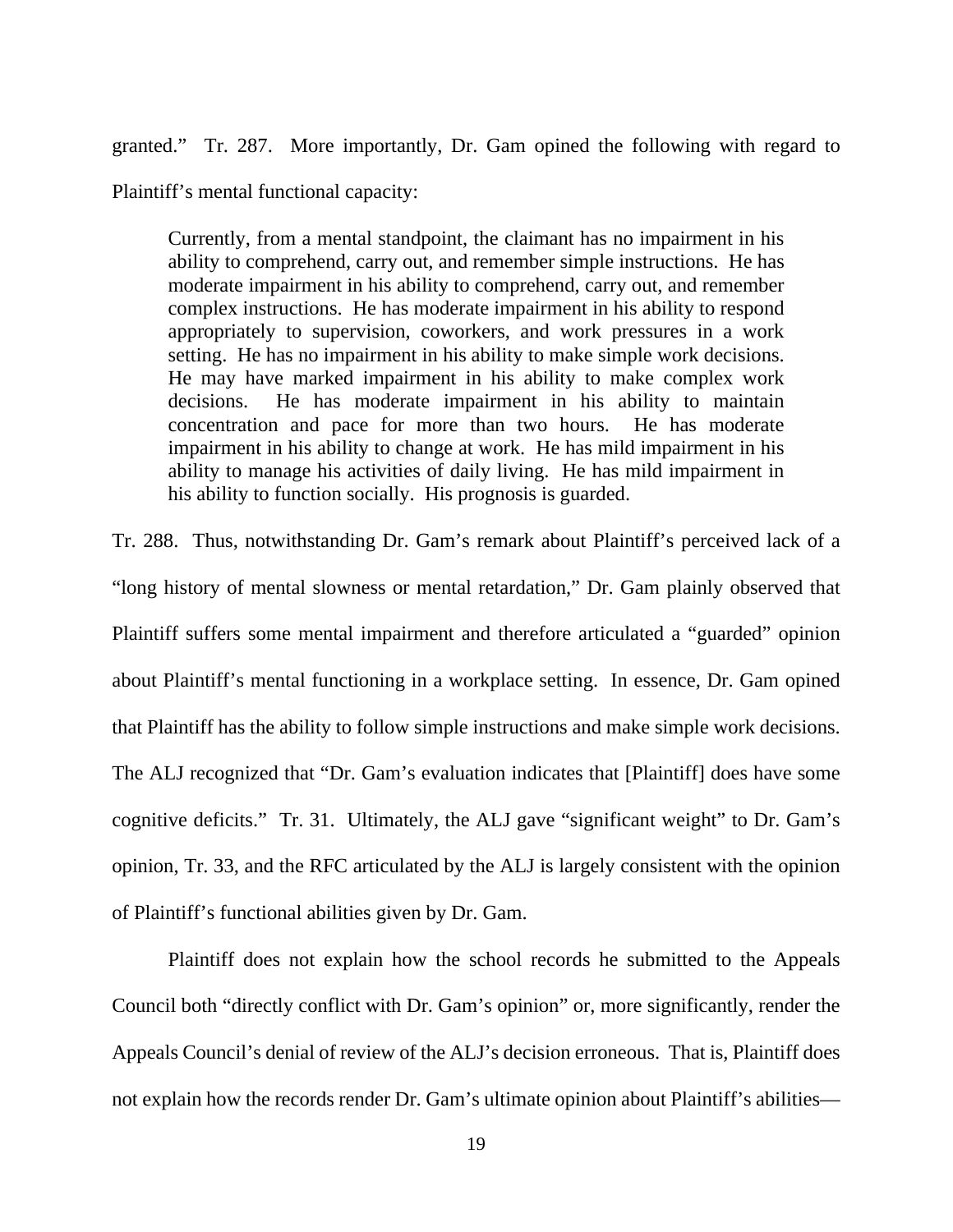the part of Dr. Gam's opinion that is significant in the ALJ's decision—unworthy of the weight afforded by the ALJ. Plaintiff proffers the records as demonstrating that Plaintiff's intellectual deficiencies arose during the developmental period." Pl.'s Br. (Doc. 12) at 5. But both Dr. Gam and the ALJ acknowledged that Plaintiff has cognitive deficits, and the ALJ found that Plaintiff has the severe impairment of borderline intellectual functioning. There does not appear to be any dispute about whether Plaintiff's impairment "arose during the developmental period." Furthermore, the records only reflect that 1) Plaintiff received special education services, and 2) he scored a 69 on an IQ test rendered in 1992. Importantly, Dr. Gam already noted in Plaintiff's "Social History" that Plaintiff attended special education classes. Tr. 286. Moreover, it is unclear why or how the IQ score noted in the records would or should have changed Dr. Gam's (or the ALJ's) opinion about Plaintiff's abilities. There is only a handwritten note indicating the score and the date of the test. There is no commentary that would assist any reviewer's assessment of the validity of the test results. To that point, Dr. Gam noted that, during his consultative examination, Plaintiff's "motivation is low," as well as "finding indications of malingering." Tr. 287. However, even if Dr. Gam were aware of the IQ score, and accepted it as valid, as discussed above, nothing in the mental abilities he opined of Plaintiff is inconsistent with that score. Thus, the court simply cannot conclude that the Appeals Council erred in denying review of the ALJ's decision on the basis of any supposed conflict between the school records submitted to the Council and the opinion of Dr. Gam.

## **B. The ALJ's treatment of "inconsistencies" in the record.**

20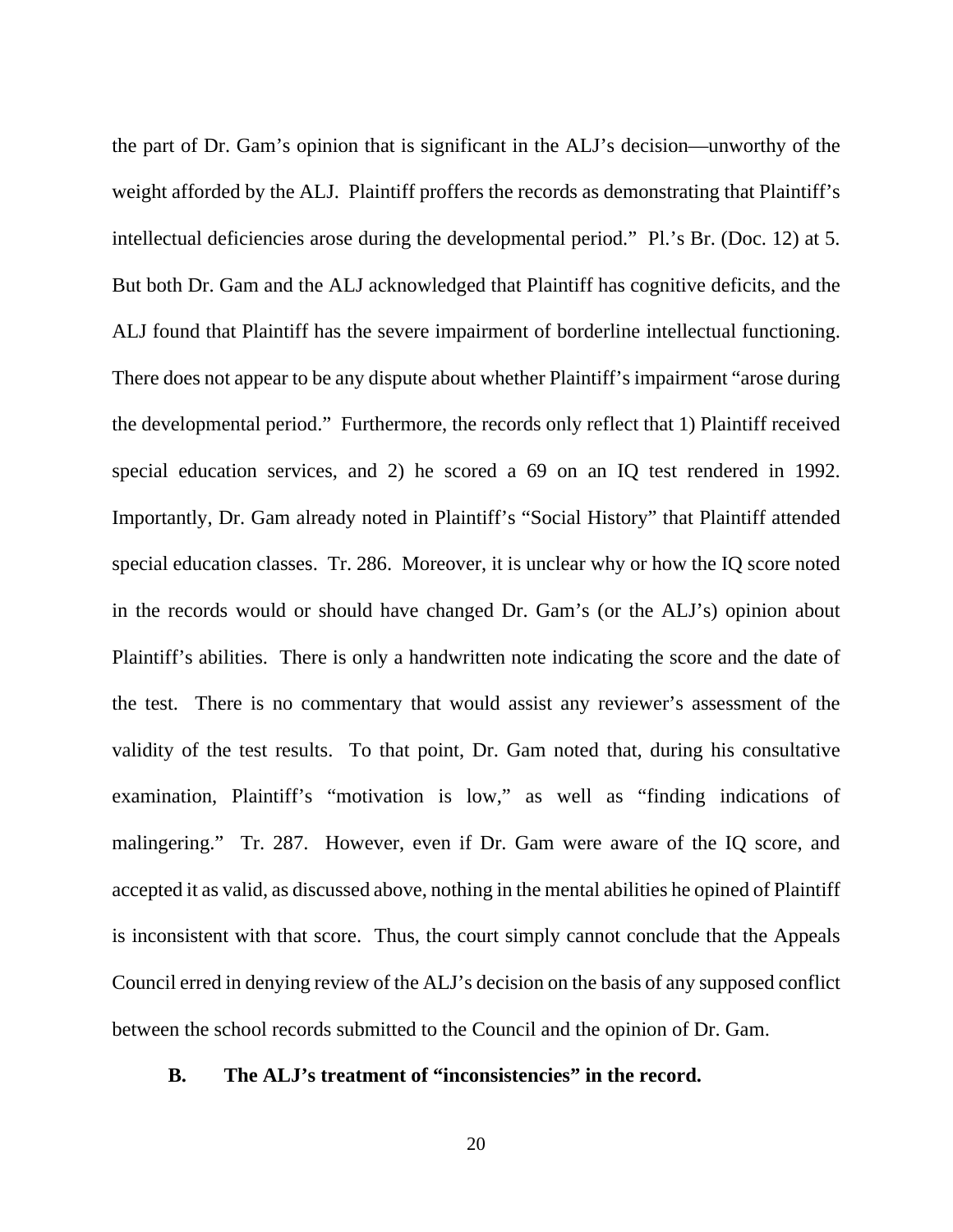Plaintiff's final claim of error is that the ALJ "fail[ed] to resolve inconsistencies in the administrative record with actual rationale prior to issuing his unfavorable decision." Pl.'s Br. (doc. 12) at 6. As examples, he mentions perceived internal inconsistencies in Dr. Gam's opinion, including that Dr. Gam "observed that [Plaintiff's] memory, concentration, and attention span appeared impaired" and that Dr. Gam opined that Plaintiff's poor judgment might limit his ability to "function independently and manage financial benefits if granted." *Id.* According to Plaintiff, these opinions are inconsistent with Dr. Gam's assessment that Plaintiff can "perform substantial gainful activity on a sustained basis." *Id.* at 7. Thus, he asserts, the ALJ should have resolved this inconsistency, especially considering that the ALJ afforded Dr. Gam's opinion significant weight. Furthermore, Plaintiff argues that the ALJ should have resolved the perceived conflict between Dr. Gam's opinion that Plaintiff may work and his treating source's observation that Plaintiff has "difficulty understanding simple concepts." *Id.* Plaintiff asserts that the ALJ's failure to reconcile these parts of the record violates "Marbury," and therefore warrants reversal and remand of this matter. *Id.*

 Plaintiff's claim of a dispositive "Marbury" error is lacking in sufficient detail or development. Although he mentions a supposed "Marbury" error several times, the only time any actual *Marbury* opinion is cited is in a block quotation of the opinion of another judge of this court. *See* Def.'s Br. (Doc. 12) at 6-7 (quoting *Ellington v. Astrue*, No. 2:07 cv-789-CSC, 2008 WL 1805435, at \*9 (M.D. Ala. April 18, 2008)). In any event, the Eleventh Circuit's holding in that case was simply that the ALJ should have obtained a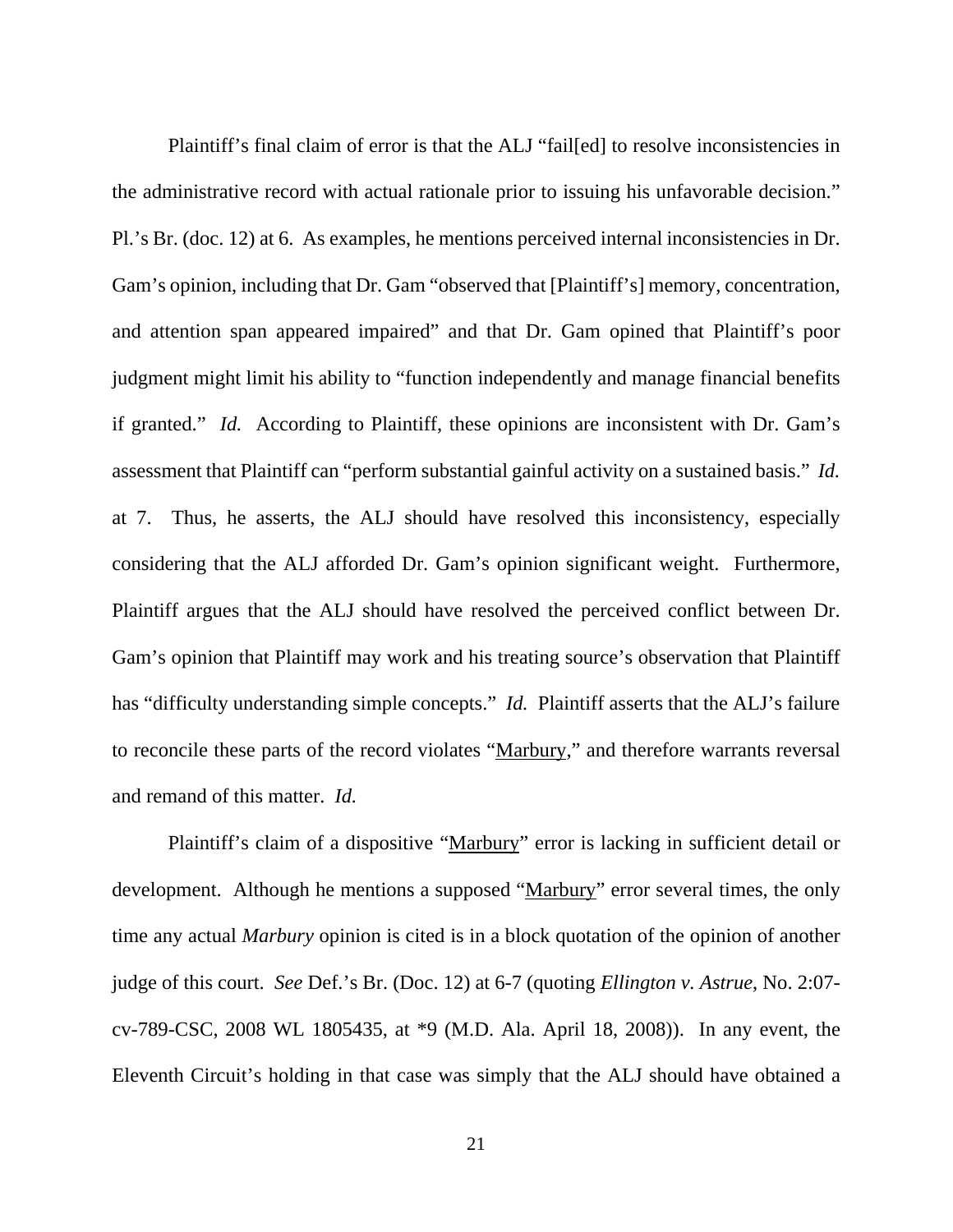vocational expert's testimony about whether the claimant could perform jobs existing in the national economy because the ALJ found that the claimant could perform less than the full range of light work, and that the ALJ erred in evaluating the claimant's subjective testimony about pain where the record adequately established that the claimant's medical conditions could reasonably be expected to cause pain of the sort about which he complained. *Marbury v. Sullivan*, 957 F.2d 837, 840-41 (11th Cir. 1992). Nothing in the opinion appears directly on-point with the instant Plaintiff's argument that the ALJ failed to resolve purportedly internally inconsistent medical opinion with "actual rationale."

 Nevertheless, the court does not find any inconsistency in the record evidence demanding a more exacting explication of his rationale than what was actually given by the ALJ. Dr. Gam simply observed that, due to Plaintiff's "poor judgment," "he *may* not be able to function independently and manage financial benefits if granted." Tr. 287 (emphasis supplied). Thus, Plaintiff mischaracterizes Dr. Gam's opinion when he says that Dr. Gam opined that Plaintiff "was not able to function independently[.]" Pl.'s Br. (Doc. 12) at 7. Plaintiff finds certainty where Dr. Gam clearly equivocated. Nevertheless, as discussed previously, Dr. Gam's opinion about Plaintiff's mental functional ability reflects his "guarded" prognosis of Plaintiff's ability to work even considering Plaintiff's "poor judgment." Dr. Gam found Plaintiff moderately impaired in his ability to "comprehend, carry out, and remember complex instructions," moderately impaired in his ability "to respond appropriately to supervision, coworkers, and work pressures," and markedly impaired in his ability to make "complex work decisions." Tr. 288. Thus, in view of his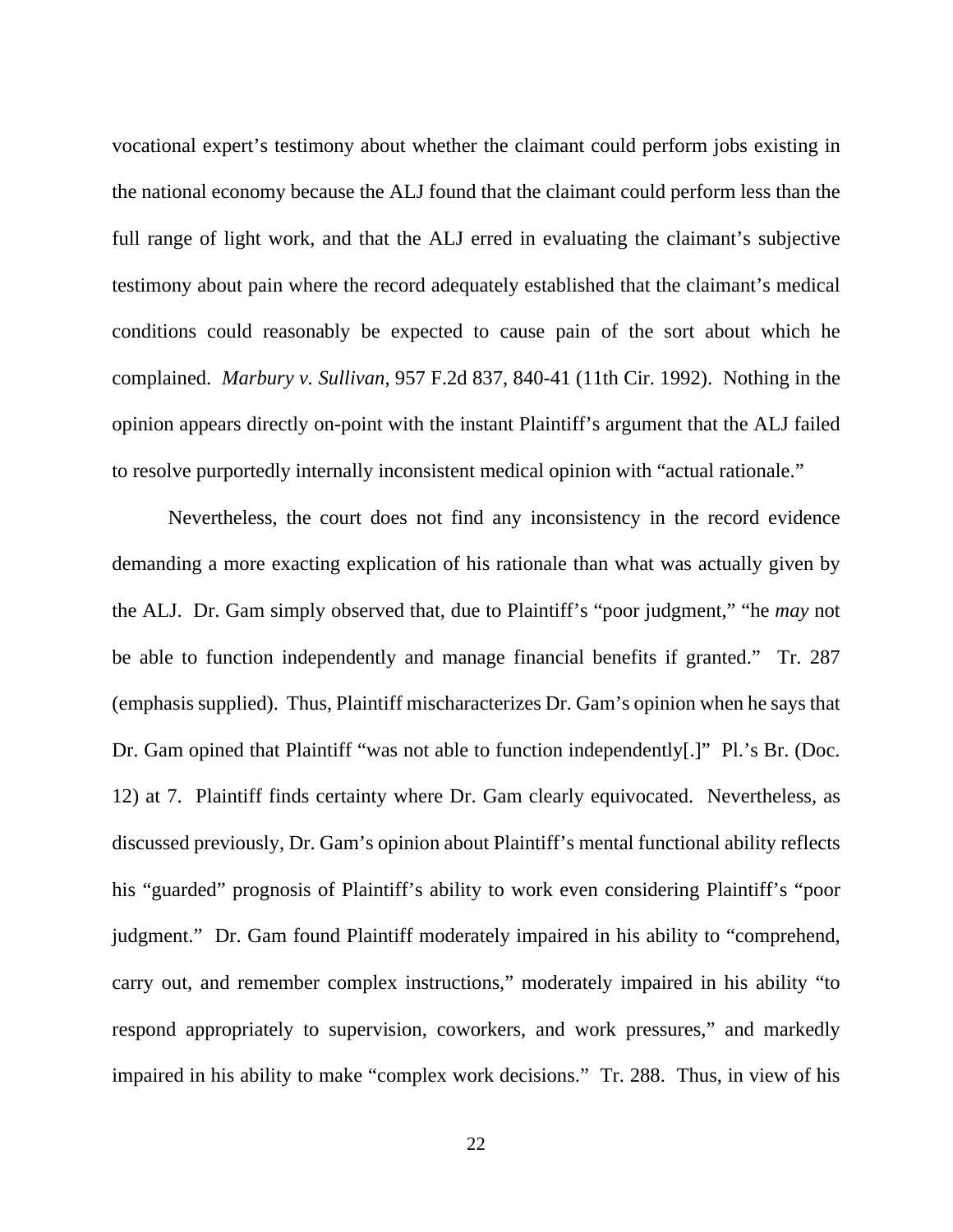concerns about Plaintiff's ability to "function independently" due to his "poor judgment," Dr. Gam opined that, essentially, Plaintiff should be limited to employment requiring him only to follow simple instructions and make simple work-related decisions. Plaintiff does not explain how this opinion is "internally inconsistent" with Dr. Gam's related observation that Plaintiff "may not be able to function independently."

 Finally, even to the extent that Dr. Gam's opinion could be characterized as "internally inconsistent," the ALJ did articulate a rationale for his conclusion that Dr. Gam's concern about Plaintiff's independent functioning did not preclude his ability to perform substantial gainful activity. In his opinion, the ALJ noted Dr. Gam's statement, but further noted the functional limitations opined by Dr. Gam discussed previously and, more significantly, the VE's testimony that "Dr. Gam's statement would not allow the claimant to perform skilled or semiskilled work but would not preclude the ability to perform unskilled work." Tr. 33. Indeed, when queried about Dr. Gam's statement, the VE testified that the unskilled occupations he had described in response to the ALJ's hypotheticals would be acceptable for someone limited in their ability, or even unable, to function independently. Tr. 72. Hence, in relying upon the testimony of the vocational expert, the ALJ supported his reconciliation of any perceived internal inconsistency in Dr. Gam's opinion with sufficient "rationale."

 The final point of contention raised by Plaintiff is that the ALJ "fail[ed] to recognize or provide rationale thereto regarding [Plaintiff's] treating mental health provider's observation that he demonstrated 'difficulty understanding simple concepts.'" Pl.'s Br.